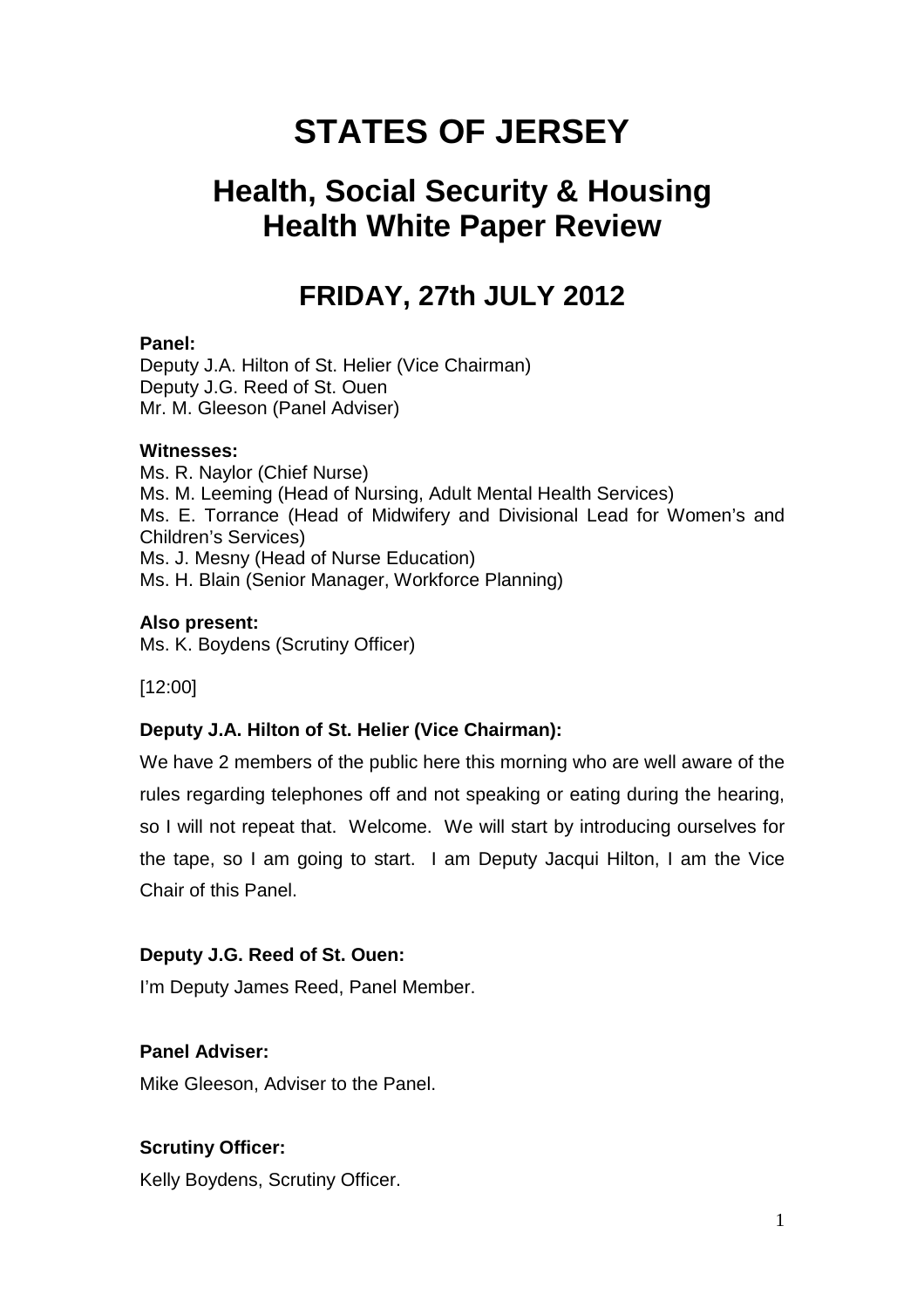## **Ms. R. Naylor:**

Rose Naylor, Chief Nurse.

# **Ms. M. Leeming:**

Marie Leeming, Head of Nursing for mental health,

## **Ms. E. Torrance:**

Elaine Torrance, Head of Midwifery and Divisional Lead for Women's and Children's Services.

## **Ms. J. Mesny:**

I'm Julie Mesny, Head of Nurse Education.

## **Ms. H. Blain:**

I'm Honor Blain, Senior Manager Workforce Planning.

# **Deputy J.A. Hilton:**

Thank you very much indeed. Again, thank you very much for coming here this morning and giving us this opportunity to ask you some questions around the Health White Paper. Can I just start by asking each one of you, if possible, what level of involvement have you been able to secure in the process leading up to the publication of the White Paper and the preparation of the outline business cases? So, if we could start with you, Rose.

# **Ms. R. Naylor:**

I have been involved in the development of the White Paper since the beginning with the U collaborate event that was held up at Trinity, which was the multi-stakeholder event, which was around about 2010. Following that event, I was involved in the development and the work-up of the Green Paper; I am part of the Health and Social Services Steering Group, which is also joined by members from Treasury and also Social Security as well as G.P.s (general practitioners) from primary care. Then, following the publication of the Green Paper and the feedback on the consultation, as a member of the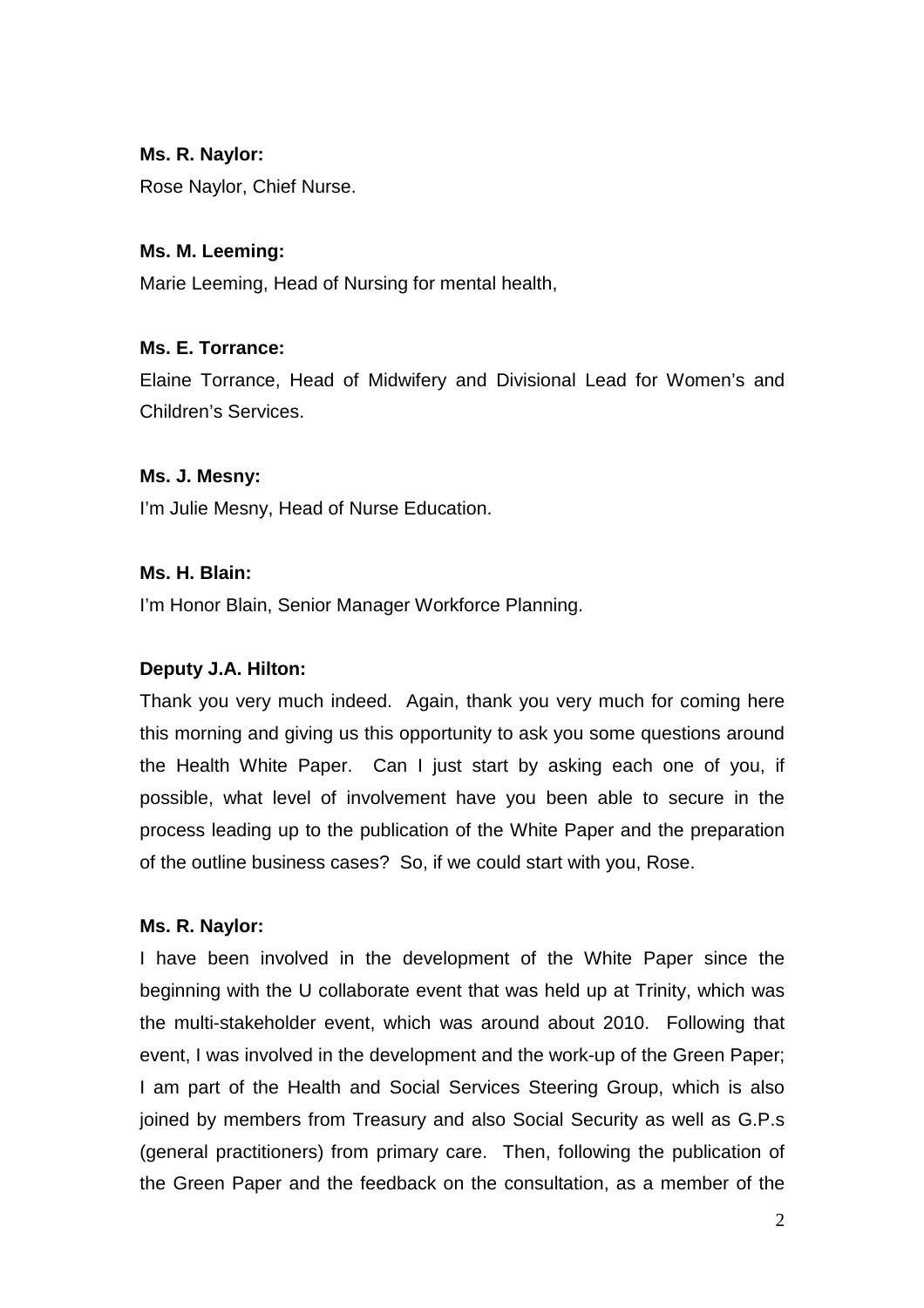senior management team at Health and Social Services, I have been involved in the identification of the outline business cases and then I am also the senior responsible officer for the End of Life Pathway. But I have also had involvement with the other S.R.O.s (senior responsible officers) in relation to the outline business cases they have developed.

# **Deputy J.A. Hilton:**

Can I just stop you, S.R.O.s?

**Ms. R. Naylor:** Sorry, senior responsible officers.

## **Deputy J.A. Hilton:**

All right.

## **Ms. R. Naylor:**

So each outline business case has an executive lead who is part of Health and Social Services, corporate management team, so Richard Jouault is a lead, Susan Turnbull as Medical Officer for Health is a lead, Andrew Mc Laughlin and myself, and then some of the others lead on the cross-cutting workstreams as well. So I was directly responsible in relation to the End of Life Pathway. Then, in relation to the White Paper, as well as being to all the public events, which I also saw Deputy Reed at them as well, I have also been involved in leading on elements of the consultation, particularly with individual particular groups of staff and most recently we held a management day with all our ward sisters, charge nurses, and deputy ward sisters, which was about 70 people, gave them a presentation and an opportunity to discuss some of the elements in that. In addition to that, in the Green Paper consultation, I was asked to lead on some of the consultation processes, so I cannot remember the name of the group, but the group; I cannot remember the name of the group, but it was the Standing Womens Conference.

**Deputy J.A. Hilton:** Whiteley Group.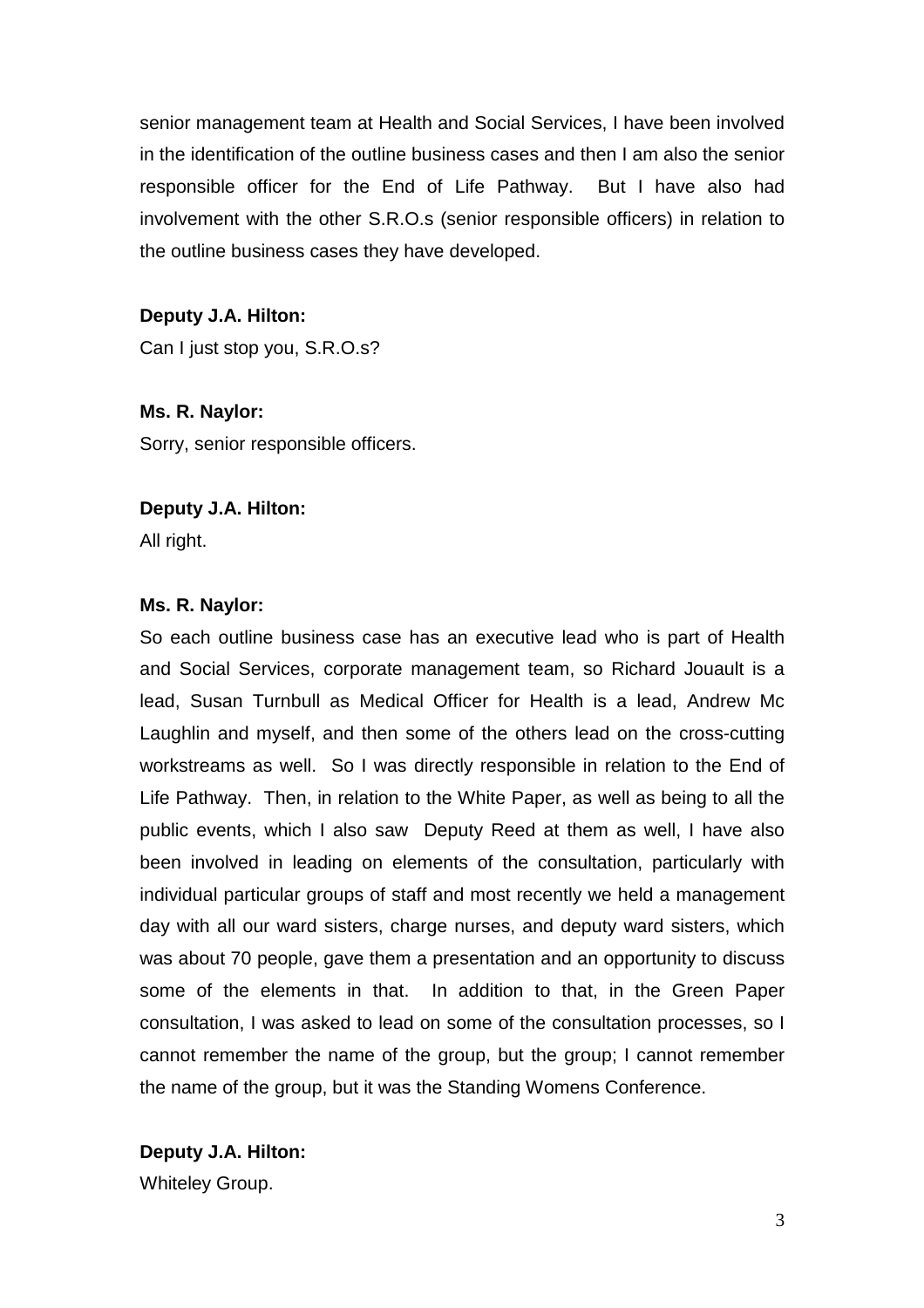#### **Ms. R. Naylor:**

Is that what it is called? Yes. So I led on the consultation with that group as well.

#### **Deputy J.A. Hilton:**

All right. Thank you very much indeed.

#### **The Deputy of St. Ouen:**

Can I ask, Rose's experience, is that reflected across the board or is it somewhat different?

#### **Ms. M. Leeming:**

Rose probably had more involvement on a wider scale, but I also attended the u collaborate session in 2010 and post that session we had lots of opportunities to feed back, to discuss, to offer our views and opinions, and additionally, from my own area of mental health, we spent some time with our senior colleagues talking about the White Paper, the Green Paper initially and then the White Paper. So we have had quite a bit of involvement and opportunity to comment and to offer views and opinions.

## **Deputy J.A. Hilton:**

Thank you. Elaine?

#### **Ms. E. Torrance:**

Mine is the same as Marie's experience. I attended the event as well and I was quite a vocal member of the group looking at pre-birth to 3 years old.

## **Deputy J.A. Hilton:**

So just to confirm, you were both heavily involved in the outline business cases for your own particular departments, which is mental health and children.

#### **Ms. M. Leeming:**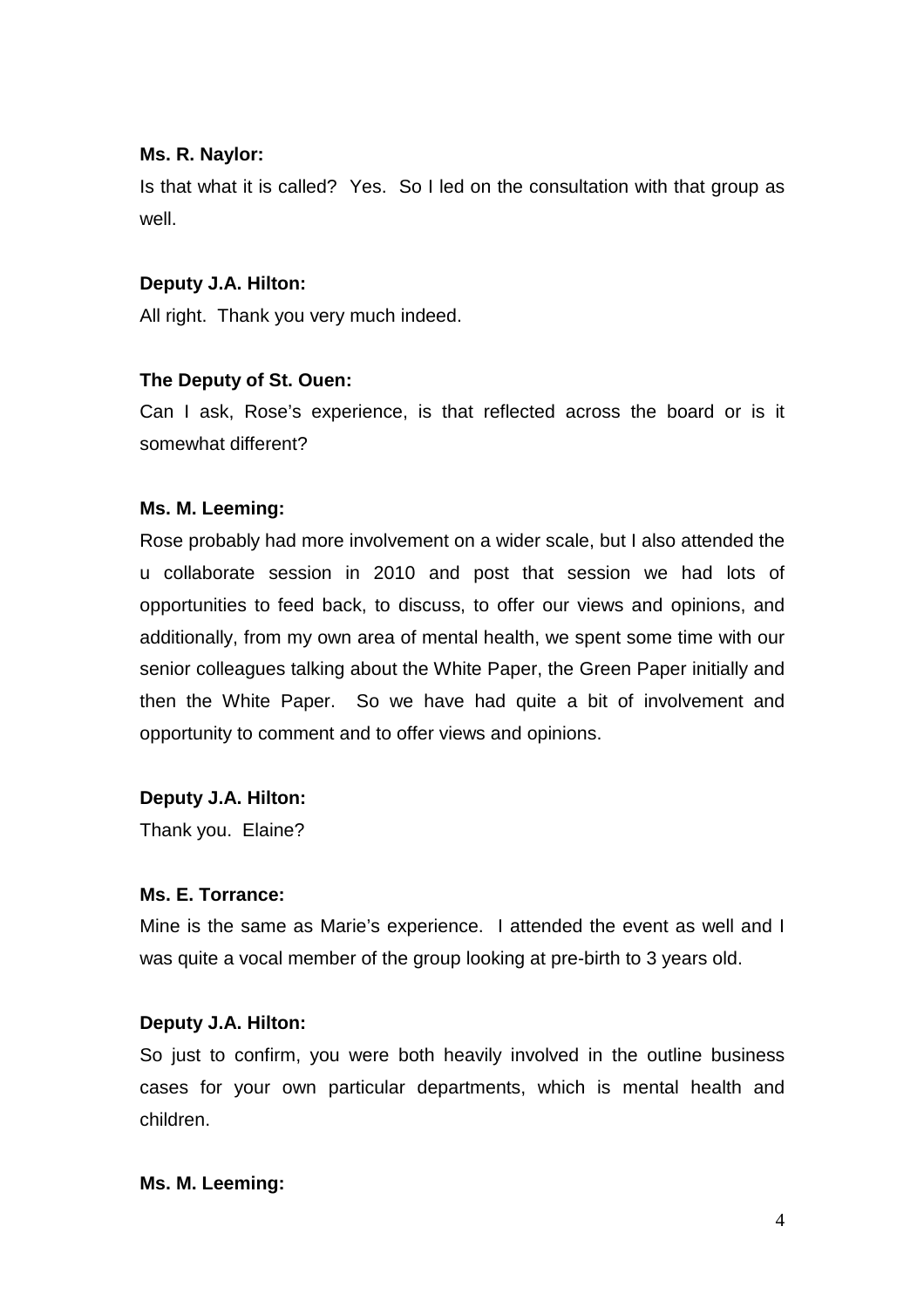Yes, I participated for I.A.P.T. (improving access to psychological therapies), which is the psychological interventions, early interventions, and drug and alcohol strategy.

## **The Deputy of St. Ouen:**

Can I just ask, Rose, you spoke about the identification of business cases, and the White Paper sort of identifies a sort of a phased approach and it is almost a prioritisation, how was that decided? Who decided this should happen first; this should happen second, and so on and so forth?

## **Ms. R. Naylor:**

Yes, it was decided by the steering group in relation to the identification of the priority areas, and it was based particularly on relieving some of the pressures on the capacity issues in the General Hospital. So, for example, with the End of Life Pathway, we know that over a third of people who currently die in Jersey, die in a General Hospital bed. That was the same for some of the issues around chronic disease management. So there was 2 sort of strands to the identification, one was around relieving some of the capacity and the other was around getting upstream in the preventative measures in relation to the I.A.P.T. and the early years intervention. So that was how the discussion was led in relation to the priorities and, without directing you too much, I know Julie Mesny was at that meeting in particular where the priorities were decided.

## **Ms. J. Mesny:**

Yes, they had an afternoon meeting, Rose could not attend, so I attended on Rose's behalf, and there was an open discussion and there are minutes from that as well, which Rachel Williams was chairing that meeting, Julie Garbutt and other senior managers were there as well.

# **Deputy J.A. Hilton:**

Were you involved in any of the outline business cases?

## **Ms. J. Mesny:**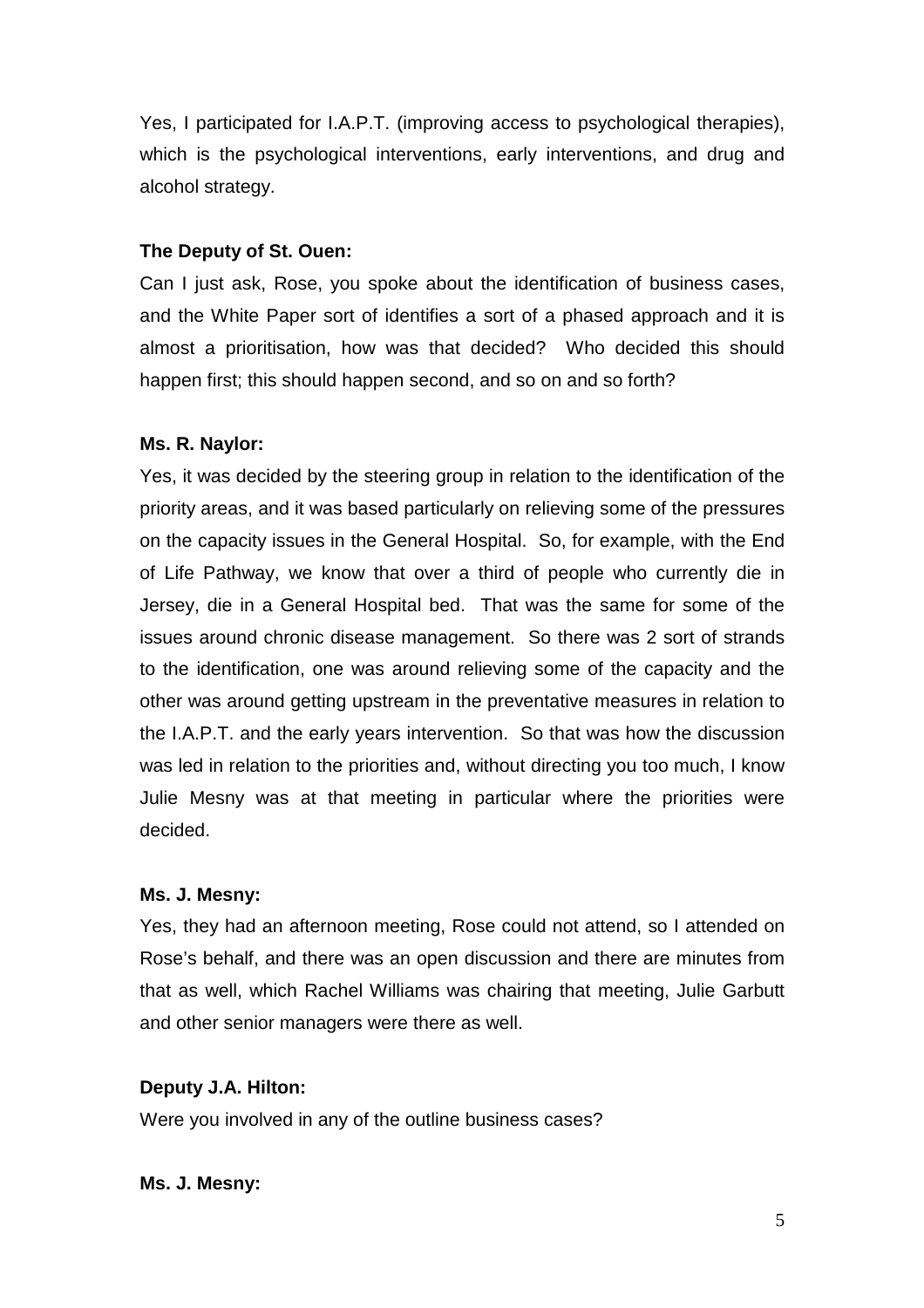No. My role is in nurse education. I was there at the Ucollaborate event and I was involved in looking at some of the themes as well. I recognise a stick diagram on page 23, because I remember drawing that at the event, and that looks nicer than my stick diagram.

#### **Deputy J.A. Hilton:**

Honor, would you like to tell us what your involvement has been?

#### **Ms. H. Blain:**

My involvement with the White Paper is that I was the author of the outline business case for End of Life and that process was multi-sector stakeholder involvement and from that collaborative piece of work then the pathway emerged based on best practice. So the pathway in the diagram is earlier on, you can see it in the White Paper but you can see it in the business cases themselves that was the pathway that was developed by the collaborative group.

#### **Deputy J.A. Hilton:**

All right.

#### **The Deputy of St. Ouen:**

Do you support the priorities and the timing of the different businesses identified in the plan?

#### **Ms. R. Naylor:**

Yes, I think it is fair to say we would all like things to happen quicker, and I think that is because we are focused on patients and families in relation to the priorities, and we would all like to do more than we can currently do. But we also recognise that we have to have a phased-in approach because we are talking about a significant workforce challenge in relation to attracting people to the posts, getting those services set up and established. In relation to one of the O.B.C.s (outline business cases), for example the intermediate care O.B.C., that will have a significant impact on the hospital in relation to changing the way services are currently provided. So, in terms of the phased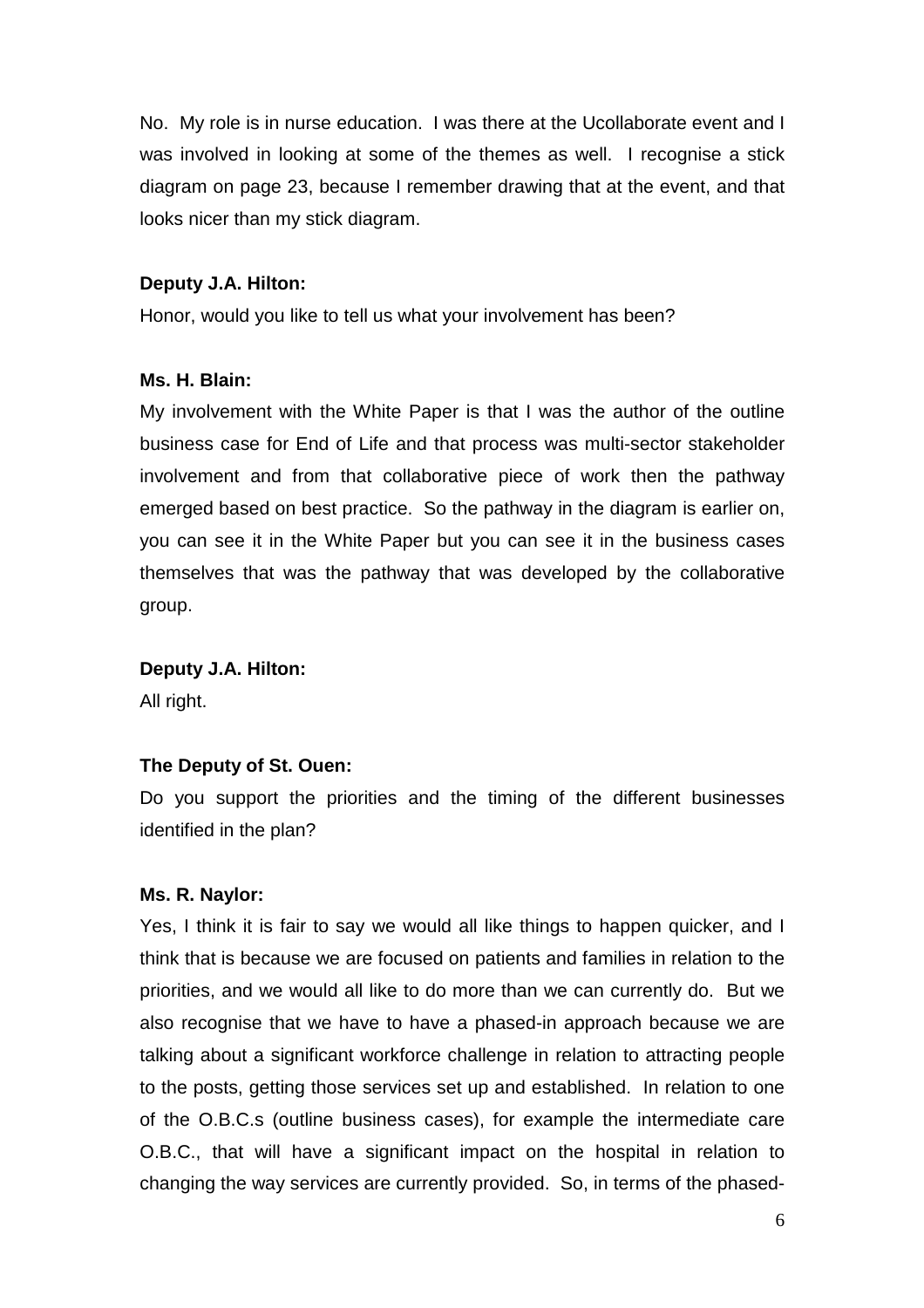in approach, I think we all recognise that it has to be phased in from a manageability point of view, but I think it is probably fair to say we would all like things to happen quicker, but that is just because of the way we are.

#### **Ms. M. Leeming:**

I would also say, having it phased and having a lot of consideration for the journey we are about to go on, which is really a radical change in terms of community-based services, we need the investment up front, we need to ensure that these are sustainable changes, because the end user, the service users, who could be any one of us, they need to feel like it is not going to chop and change. I think for quality reasons and in order to gain public support, people will need to feel that they can trust the next phases and the next stages, and they will buy into it because the model is very much based on a collaborative approach. In order for it to succeed, we need that collaboration with colleagues across the board, primary care, and also with service users. So I think that is another part of why phasing it and staging it is going to be more successful.

## **Deputy J.A. Hilton:**

Thank you. What difference do you think the White Paper is designed to make to your role and that of your profession?

#### **Ms. R. Naylor:**

Who wants to start? I am happy to start. But, all of you, feel free.

#### **Ms. M. Leeming:**

I think it is very exciting. I think from a professional point of view there is a great opportunity for extended roles, for people's knowledge and skills to grow. I think in terms of attracting a workforce, this is the kind of work that certainly nurses in mental health want to be involved in and I think that will support us in terms of attracting highly skilled people, people who have that vision and have shared this vision are excited by that sort of change in more institutional care and certainly person-centred care and community-based services.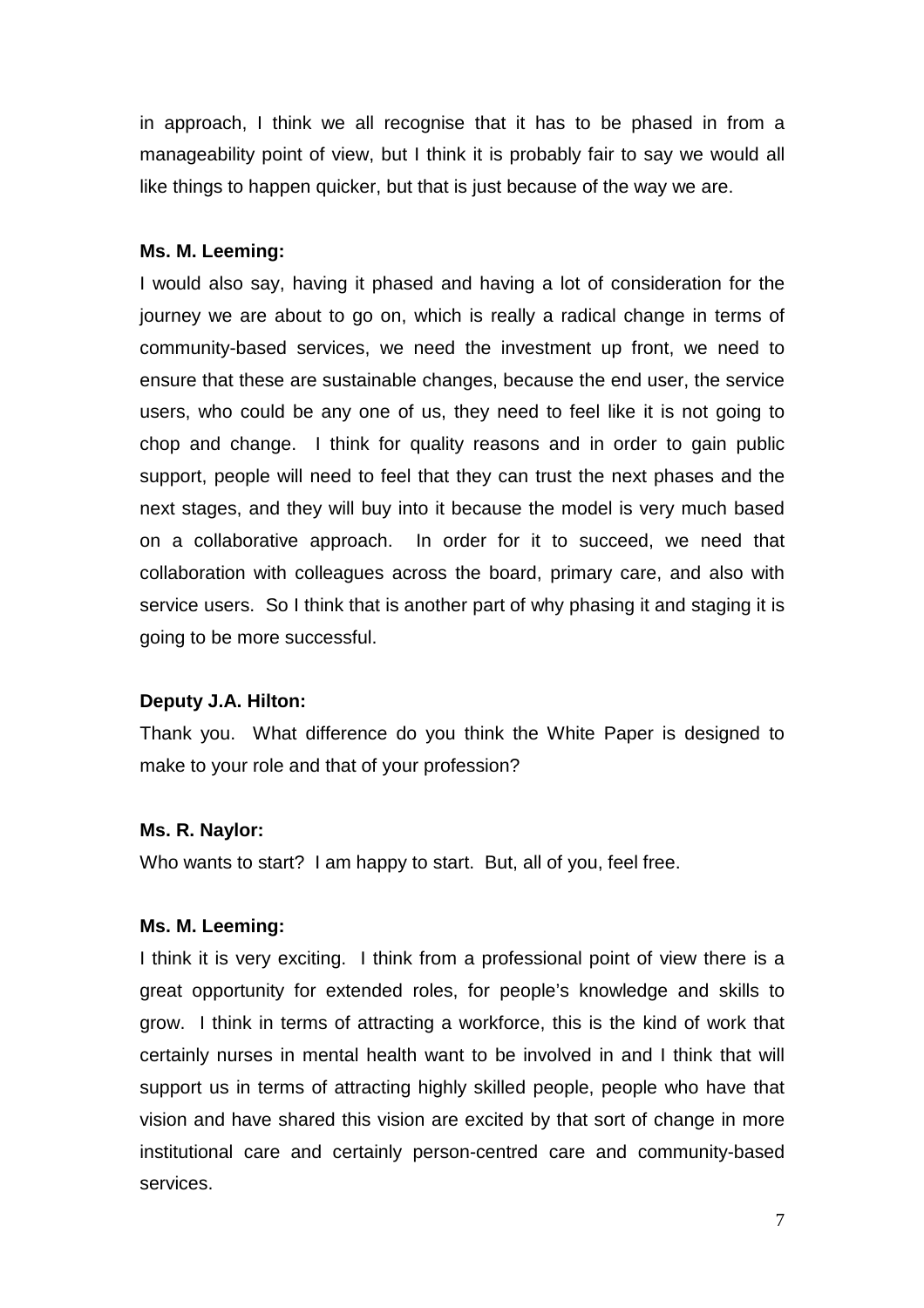#### **Ms. J. Mesny:**

Can I add to that with clarity in relation to nurse training. We have been working on our nurse training programme for over 10 years, so having a clear vision of where we are going for the future and the type of training and education we need to provide, so as managing the vocational training centre, it means that we can grow the population to work within different roles. We can look at the staff who are in roles now and think about how we work with them in the future, and that takes time as well to develop those skills. So for us it is great to have that clear vision for the future of what is going to be happening within the education department.

## **Ms. E. Torrance:**

Nurses and midwives like to give care that they were trained to give and the way that care is being described in the future within the White Paper mirrors that. We really should be giving care where it is required by the right person at the right time and the White Paper fully supports that. So that is why you have received such good buy-in from nurses and midwives, because they can see that their professional role is going to be enhanced.

## **Panel Adviser:**

With regards to I.A.P.T., there is going to be high-intensity workers, lowintensity workers. What sort of people are you expecting to recruit for that service?

# **Ms. M. Leeming:**

I suspect they will come from a variety of backgrounds, it might be counselling, psychologists, nurses who have trained specifically in C.B.T. (cognitive behavioural therapy) work, D.B.T. (didactic behaviour therapy) work, and so it will be a combination. There may be some that we know we have existing staff with those skills who will find these posts very attractive, and there will be a combination I think of some new people and some existing people that will form the teams for the low-intensity and high-intensity workforce.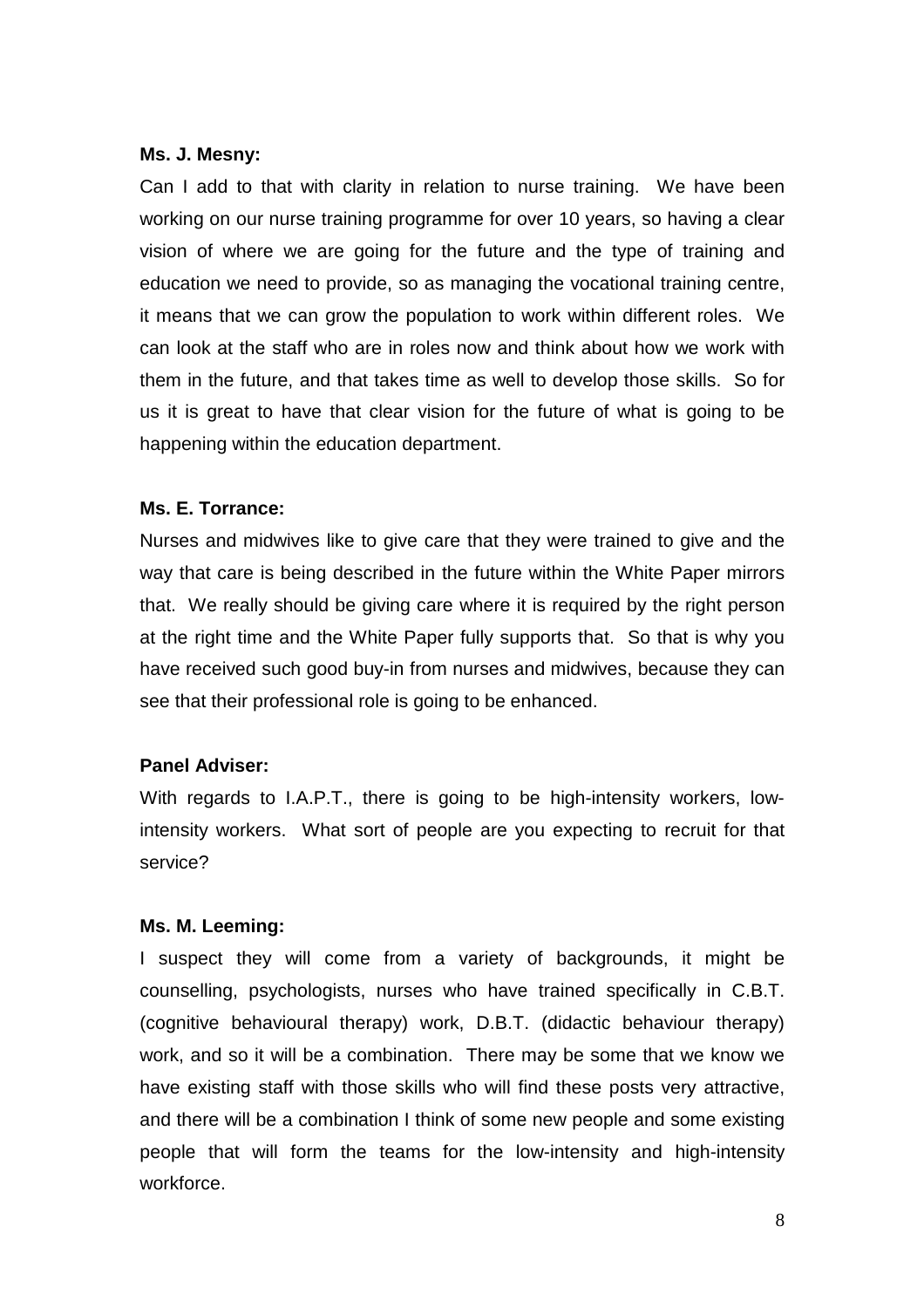#### **The Deputy of St. Ouen:**

I would just like to touch on sort of what I call workforce challenges, because we hear, not only do we have consultants getting older, but there are also challenges within the nursing profession, and indeed we already have, or I believe we have, quite considerable vacancies still exist within the current system, without allowing for the quite large numbers of extra people we are looking to recruit to deliver the services. I suppose my question to you is, do you believe we are being realistic in believing that we can recruit the numbers involved within the timeframe?

#### **Ms. R. Naylor:**

I think there are 2 things: one is, if we stand still, then we are not going to be able to sustain the services anyway, so we have to change something. In relation to nurse recruitment and retention, as a department we have done a huge amount of work, certainly over the past 6 years, in relation to doing more about growing our own, and we are currently out to tender at the moment with the U.K. (United Kingdom) universities to see if we can change the way we run our current programme on-Island so there is more places more readily available for local people. We are doing the Back to Nursing training programme as well at the moment and I think we have, is it 14 nurses on that, Julie?

#### **Ms. J. Mesny:**

Yes, we have, and we have also had over 120 nurses through the degree programme. So we have grown over the last 10 years, we started running our degree programme modules in the year 2000. So we do run modules and are already getting nurses additional skills and knowledge, like Marie has already alluded to, in care of the older person and long-term conditions, so that work is going on as well.

#### **Ms. R. Naylor:**

So we are doing a lot about growing our own, and also we have done quite a lot of work in relation to relocation allowances. Honor does a lot of work to do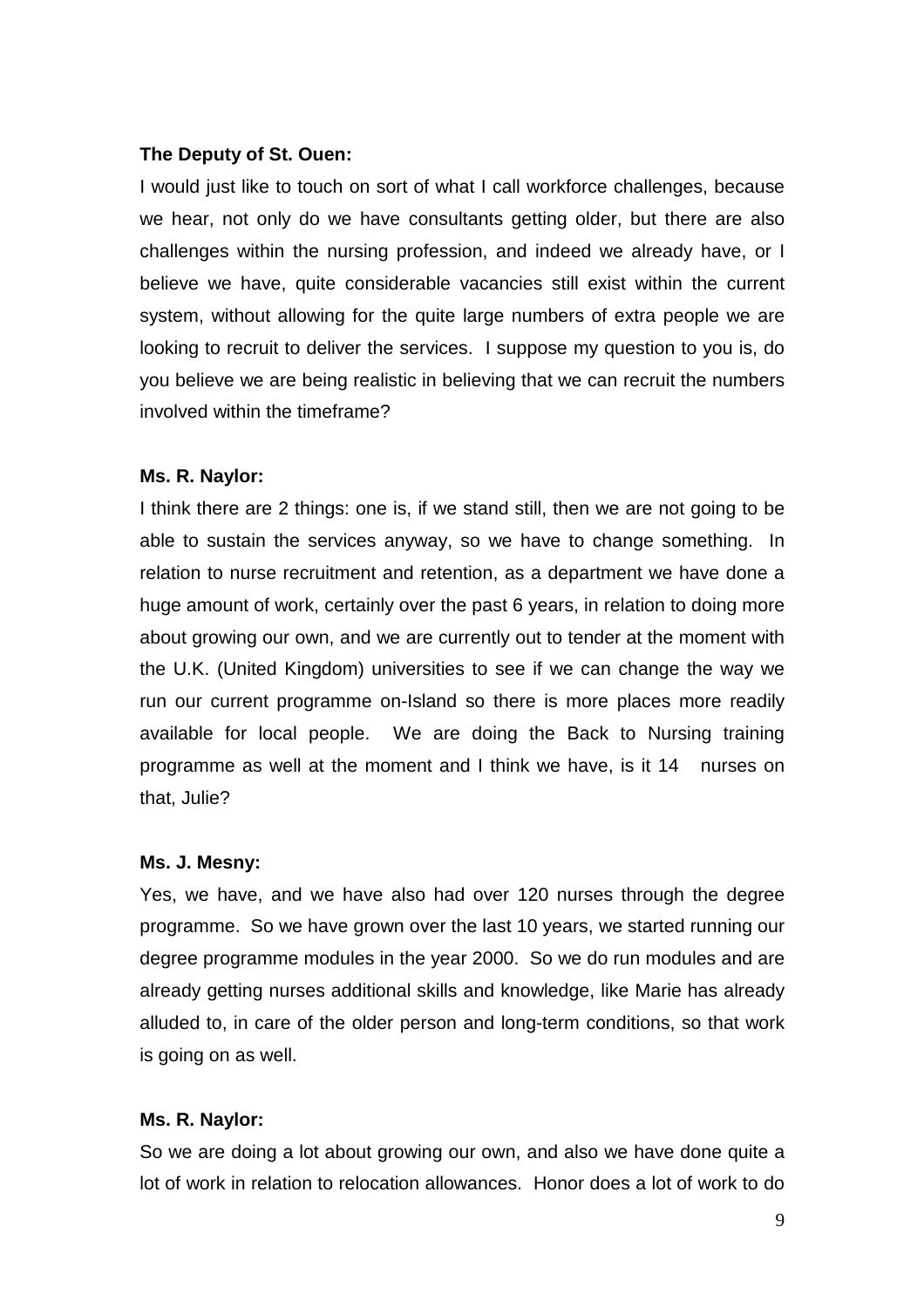with on-boarding of nurses to the Island. We have worked with the Population Office. Our nurses carry J-cats now. We have started to do some work last year around childcare provision, just to see what the demand is out there, across our workforce. We have also recently been working with Staff Side, for a piece of work that was agreed with the States Employment Board, which is around doing a review of equal work for pay of equal value, and we took that paper back to the States Employment Board on Monday.

#### [12:15]

But I think there is a recognition that we do need to fix the issue around nurse recruitment and retention, for which we have been asked to work up a plan following our meeting with the States Employment Board this week. We are continuing to recruit nurses, but we seem to be sort of stuck at this position where we generally have about 40 registered nurse vacancies across the board, with an additional sort of 20 that we are always sort of waiting for them to come into the service, which gives us an overall position of about 60 unfilled posts. That has stayed static probably for about 2 to 3 years. But the issue, I have been going to the States Employment Board since 2009 about the issue around nurse recruitment and retention, and the issue is quite complex in the sense that it is not one thing that is going to fix the problem in that there are different issues relating to the cost of rentals in Jersey, which are further compounded by the fact that nurses coming over now generally come with families, partners, the partners are increasingly finding it more difficult to find work in Jersey because we do have an unemployment problem, which puts the nurse then in the position of being the breadwinner for a family, which makes it very difficult for them to afford to live here, particularly if they have a property in the U.K. that they cannot sell or rent out because the market is saturated over there. So it is not a simple fix, but I am confident that we are working on it to find a solution with States Employment Board and Staff Side. We have done everything we can to source within our own department.

#### **Deputy J.A. Hilton:**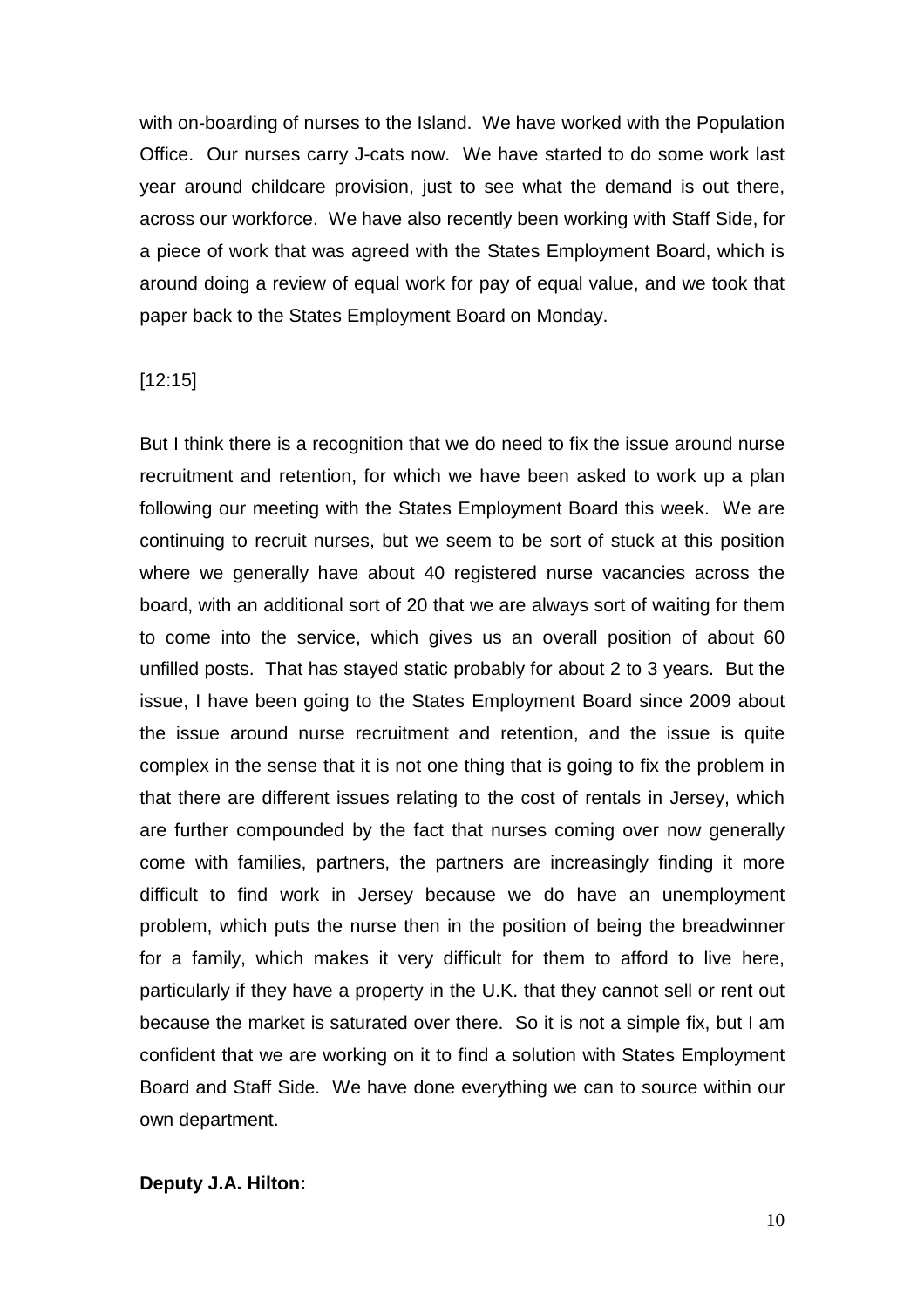Can I just take you back to the training of nurses, what training do you offer? Nurses do degrees now, do they not?

# **Ms. J. Mesny:**

We offer a variety of training.

# **Deputy J.A. Hilton:**

So can somebody go from the start to the end in training here in Jersey and qualify in Jersey?

## **Ms. J. Mesny:**

Absolutely, yes, and we can start with our cadets, so we have a cadet scheme, we are now working with Social Security on the long-term unemployed scheme possibly as well for the staff to access our qualification, and then they can work as a healthcare assistant for a while, then they can become a specialist in an area within healthcare, and eventually they could come on to the nursing programme. The plan is to run the nursing programme every year from next year for adult nursing, and we will do the same then for mental health every couple of years.

# **Deputy J.A. Hilton:**

I think our concern, because of what you have just said, 60 vacancies at the current time and that position has remained quite static, which surprises me a little bit because of the employment situation, the economic situation in the U.K., I thought maybe you would have received more response from the U.K., so we are concerned how realistically are we going to be able to deliver these outline business cases with the numbers involved for full-time employees, and that is why we asked that question.

# **Ms. R. Naylor:**

Yes, I mean, as I said in relation to that, I am more confident after our meeting with the States Employment Board on Monday in relation to the work that we have just done that we have been tasked to go away and develop some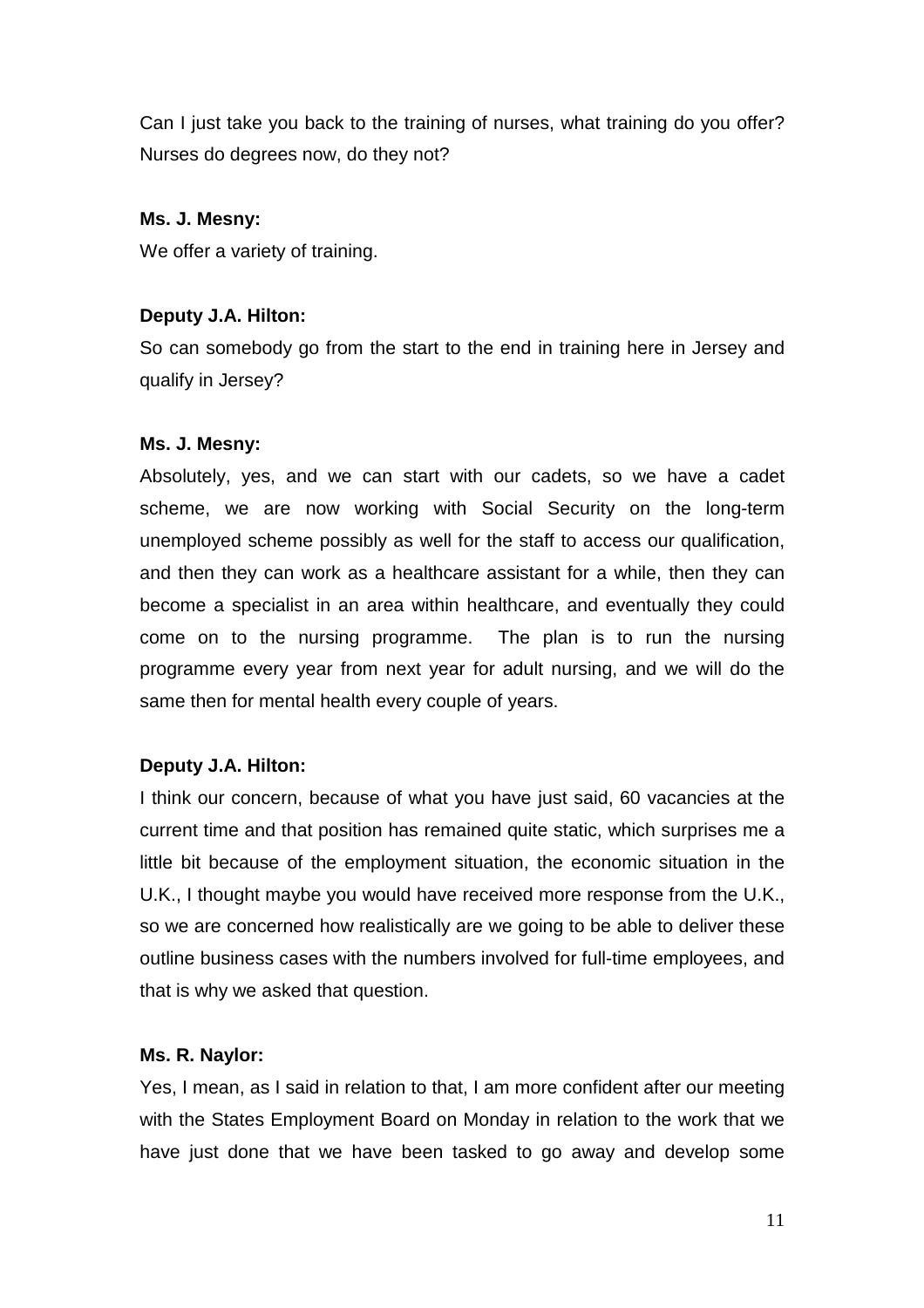solutions around that from within our existing budget that we have been allocated for next year.

#### **The Deputy of St. Ouen:**

Can I just ask, you speak about growing our own, great, but I would just like to know how many new nurses are required annually for us just to stand still, because obviously we have nurses that retire and we need to replace, what is the average sort of number?

#### **Ms. H. Blain:**

Usually, I try to facilitate the return of about 4 or 5 local residents who have undertaken the nurse training in the U.K. Due to skill-mix requirements, we cannot have huge numbers of newly-qualified nurses across the clinical areas at any one time. We need a real mix of that experienced staff; we need people to mentor them in practice and support them in that transition from student to registered nurse. So at any one time we have about 4 or 5 newlyqualified nurses in the organisation that are undergoing 12-month preceptorship for a 12-month period of post-qualifying, it is similar to a probationary period, just to support them over that transition. I have just today emailed out a number of nurses who are due to qualify and get their N.M.C. (Nursing and Midwifery Council) pin around September/October. I have just emailed about 14 or 15 of them this morning because we are going to release another 4 posts now as the last preceptorships are coming to an end, we are going to release another 4 posts for newly-qualified nurses to apply in the organisation. So it probably is about 4 or 5 at the moment. Part of the reason being is, because of the vacancy factor, the supervision and support that they do need when they are new registrants, we need to make sure that we do fill some of those vacancies before we start taking on larger numbers of newlyqualified nurses. But we know that is something we need to do. But in relation to the O.B.C., from the workforce planning perspective, there is a significant proportion of those posts are going to be for a non-registered workforce, which we are going to recruit from local residents. They will not be from outside in the U.K. They are mostly specialist posts, the registered nurse posts, in the O.B.C.s., in the White Paper, and that will give nurses who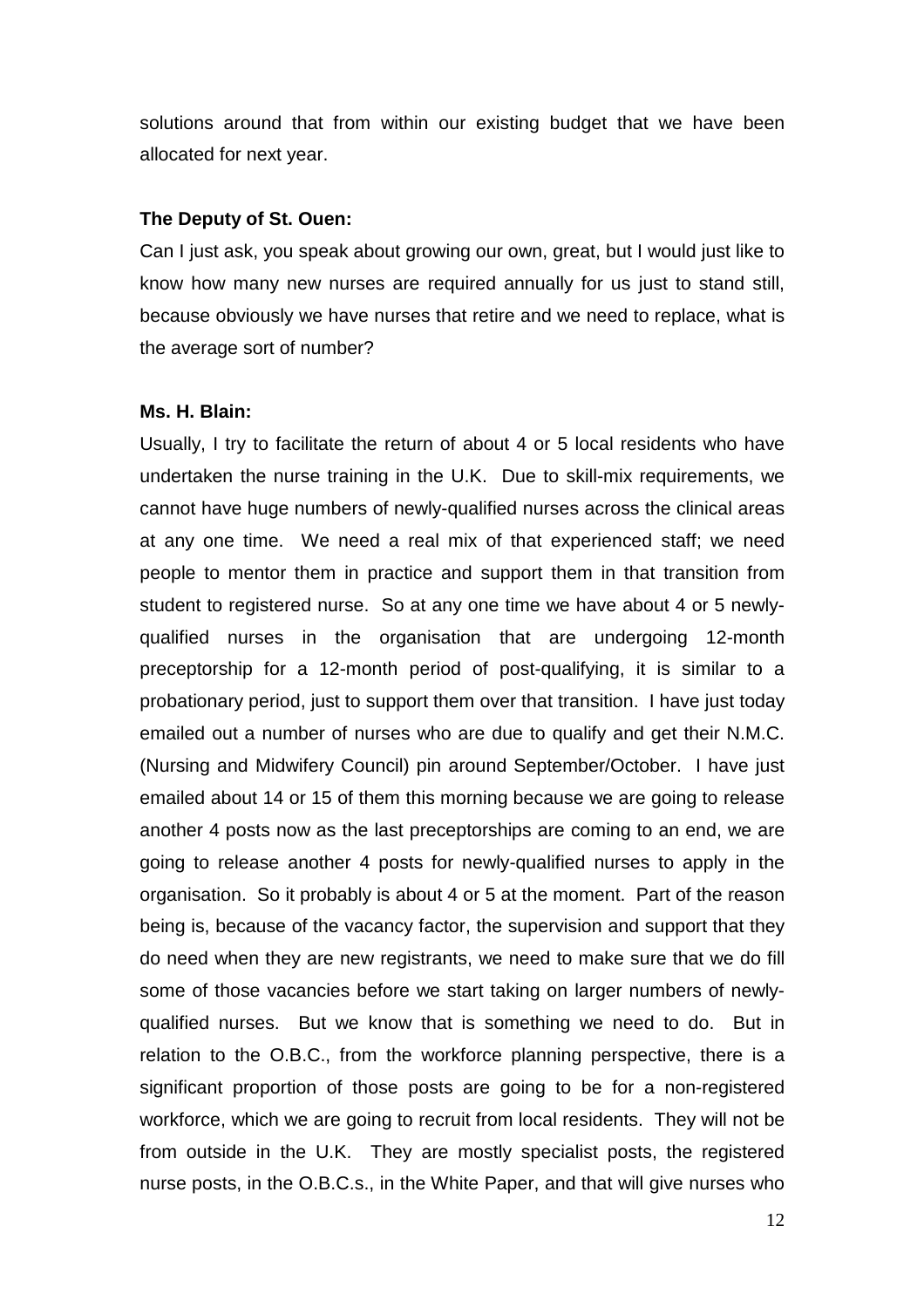are already here the opportunity, as Marie has already said, to get promotions and develop their skills and move into those posts, as well as perhaps a mix of some from the U.K., and those post-holders will be backfilled by, maybe experienced nurses, who are wanting to come at senior staff nurse level to the Island. So I do not envisage having any challenges fulfilling the vacancies of the specialist posts in the outline business cases that make up the White Paper. It is going to be the generic backfill, and also it is the generic community posts that, they are going to be in larger numbers.

## **Ms. R. Naylor:**

Honor, I think in relation to the standing-still question, what is our percentage turnover? Does it sit around 9 per cent?

#### **Ms. H. Blain:**

Our annual percentage turnover over the past periods has been 10.66 per cent, but it dropped last year to about 3 per cent, because there were no jobs for the staff to go back to in the U.K. if they resigned, so they stayed.

## **The Deputy of St. Ouen:**

So, number-wise, because percentages are different, number-wise ...

#### **Ms. H. Blain:**

The posts unfilled, including the people who are waiting to start, and the vacancies, were sitting at about 9%.

#### **Ms. R. Naylor:**

But numbers, Honor, not percentages.

#### **Ms. H. Blain:**

As rose said earlier, it is about 40 vacancies and about 20 staff who are waiting to start.

#### **The Deputy of St. Ouen:**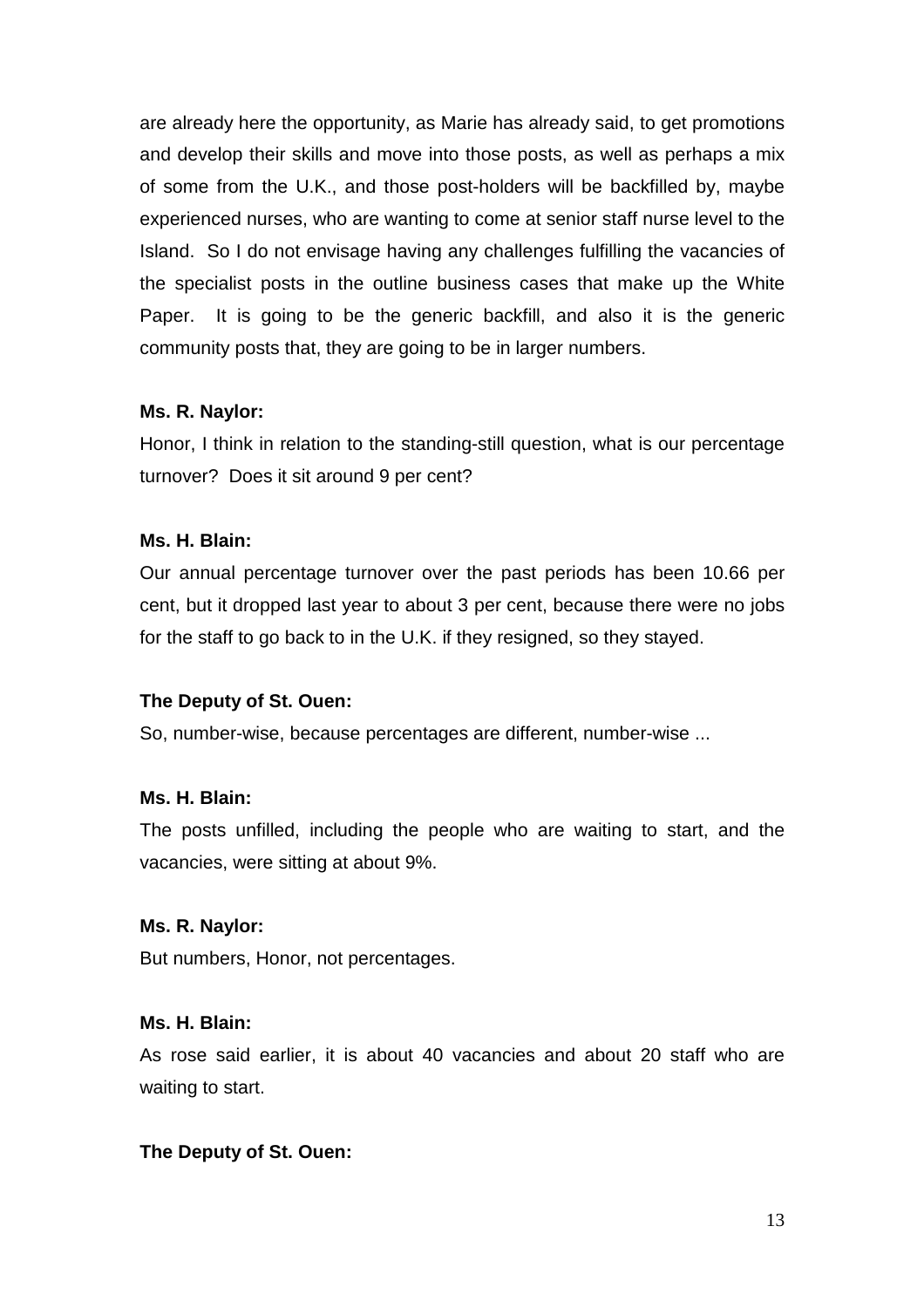So every year there is about between 40 and 60 natural, that leave, so just to stand still we need 40 to 60.

## **Deputy J.A. Hilton:**

Just to clarify, you are saying that the more specialist posts in the outline business cases, you do not see a problem in filling those, so you are confident that can be achieved?

## **Ms. R. Naylor:**

What we have seen, certainly in recent times, on the back of what has happened in the U.K., is, while we are still not swamped with volumes of people wanting to come to Jersey to work, because people are frightened to leave their jobs and change their jobs for a whole variety of reasons, we have seen an increased calibre of individual applying for jobs, which I think is where Honor is coming from for the specialist posts. We might get small numbers of applicants for those jobs, but they are of good quality. Where we struggle, and have struggled for a number of years, are your jobbing staff nurse, so these are the nurses that you see in numbers across the medical floors, the surgical floors, and that is why we are trying to do more around supporting newly-qualified nurses who, in the U.K., are struggling to find work.

# **Deputy J.A. Hilton:**

Can I ask you a question with regard to a consultant nurse, can you explain what a consultant nurse is and what qualifications that post would have?

# **Ms. R. Naylor:**

Yes, Marie has one consultant nurse in her service. I do not know if you want to explain what he does.

## **Ms. M. Leeming:**

That person would be trained to Masters level and generally consultant nurses tend to want to go on and do PhDs. Our consultant nurse is considering that right now. He has been with us a while. They are highly skilled in their particular area. They work clinically as well as supporting us in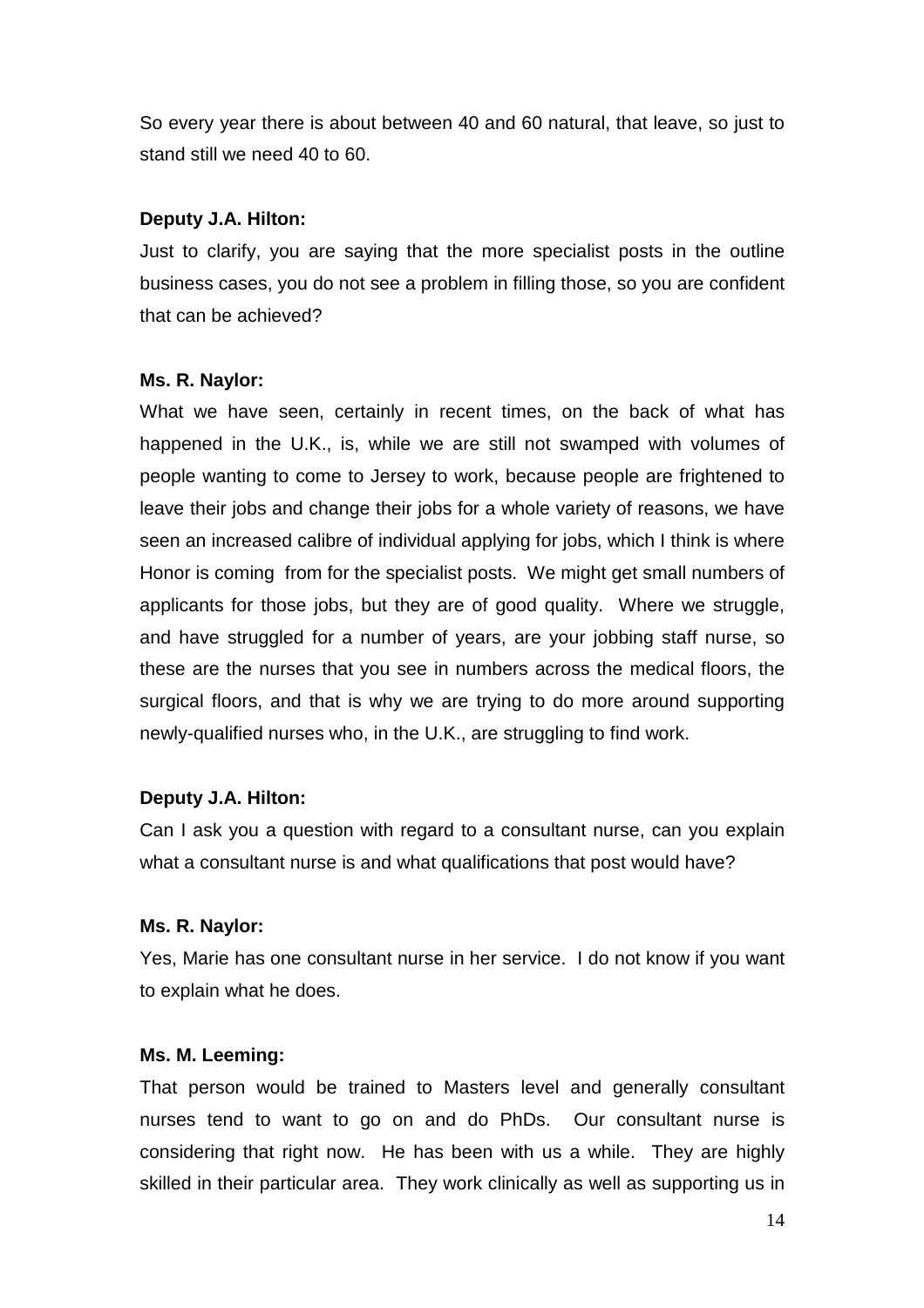terms of developments, new directions. They tend to see complex cases, so would work with other professions in the complex case area.

#### **Deputy J.A. Hilton:**

All right, thank you for that.

#### **Panel Adviser:**

On the role of nurses, can you give us an idea what you think the practice nurse is going to be doing? What is the role of the practice nurse going to be in primary care? How do you see this as a nursing role?

#### **Ms. R. Naylor:**

I think it is fair to say the role of practice nurse in primary care is very new here and the way in which practice nurses are currently operating, because of the way in which the money flows around the system currently, means that they are operating below their skill-set. So they are working at a level that we would recognise in the U.K. as a treatment room nurse. So we are not, at the moment, exploiting the skills that nurses have in relation to working in practices. That is not to say that there is not an opportunity to develop that, and we have had a couple of meetings with a primary care body, myself and Julie from the education point of view, to see what we can do to support them to develop the skill-sets of their nurses. But because of this issue of the fact that the G.P. has to see the patient in order to access the payment, it means those nurses are not able to practice autonomously at the moment.

## **Panel Adviser:**

Do you see that being a solvable situation? Do you think the primary care teams, the G.P.s, are going to agree to changing the funding of practice nurses?

#### **Ms. R. Naylor:**

Yes, we have some examples within midwifery, but also just to say that, in terms of working with the G.P.s, they do recognise that there is scope there to use their nurses to a greater potential, so I do not think that is a situation that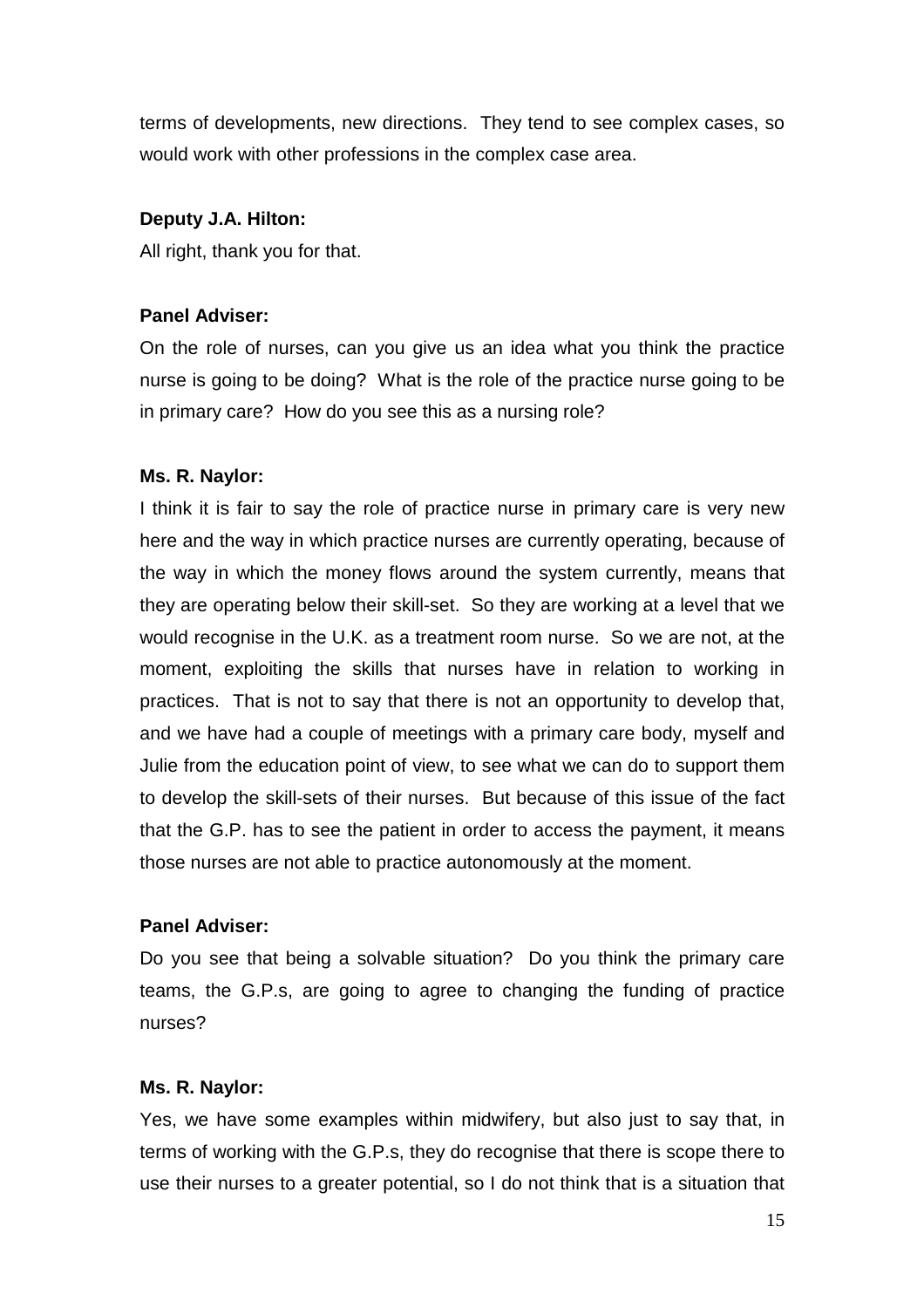is going to remain, is what I am going to say, but they are at the beginning of a journey on that. But Elaine has some examples where midwives have been working in G.P. practices.

#### **Ms. E. Torrance:**

Yes, we have Cleveland Road, a big poly-practice, and we worked very closely with the G.P.s: one, we wanted to get midwives into G.P.s practices because we did not want the women in the hospital that did not need to be there; but we always came up against this wall of: "I need to see the woman because that is how I get my remuneration." They have worked closely with us, they have developed a package where women pay £110 for the whole of their pregnancy care at the G.P., including their flu vaccine. They see the G.P. at least twice, but more if they need to, and if they need to see the G.P. more for a pregnancy-related complication they do not pay any more than the £110. The midwife sees the woman for the rest of the time in the practice, it includes a flu vaccine as well, which is really good news for us, and the midwife sees them for the rest of the time and we have literally just moved midwifery from the hospital into the G.P.s' practice. There is no financial gain for me or the G.P.s in that aspect, but what they are seeing, if you use the business model, a loss leader, because the women then stay at that G.P.s' practice for their childhood vaccinations, their gynaecology, because they have had such a great experience of seeing a midwife and a G.P. in partnership throughout their care. It is working for them.

#### **Deputy J.A. Hilton:**

So at the moment it is only Cleveland Clinic?

#### **Ms. E. Torrance:**

No, we have midwives in Lister House and in Indigo House. But the model I feel that is working the best is the one at Cleveland Road, and we really explored that in the outline business case to try and offer that as a model for other poly-practices within the Island.

#### **Panel Adviser:**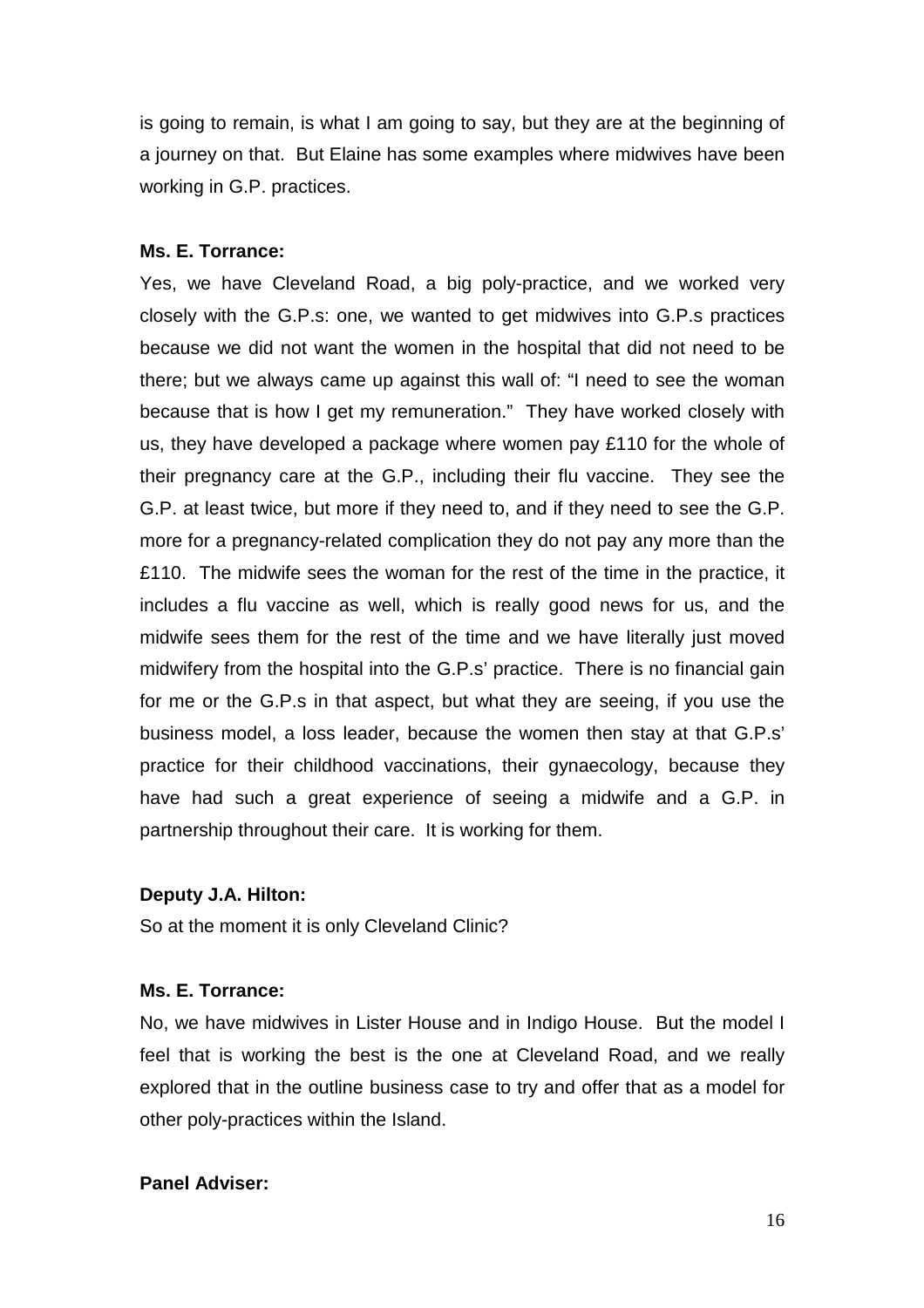Can you explain why, working between the maternity services and the G.P.s, leaves a better outcome at birth and lower-weight babies than current antenatal care?

#### **Ms. E. Torrance:**

The idea of having a co-ordinated service between G.P.s, midwives, health visitors, the consultant in charge of the case, it is a cliché, but it is like using the woman, where she is, and we are all her skirts, we fit around her rather than her fitting us. These cases where you would see those absolute benefits are usually with vulnerable families, families that have co-morbidities, so if the mother has mental health issues, drug and alcohol problems, or is in a violent relationship, there is evidence to show that, if we put her firmly at the centre of her care, we move around her, she will have a much better experience, she will be more likely to comply with services. If she does comply with services and have a better experience, she is more likely to have a better outcome. But it is not just the birth weight, it is about parenting, going on into early years, and that is where the Mesh(?) programme fits in. Does that answer your question?

#### **Panel Adviser:**

I think so, yes.

#### **Deputy J.A. Hilton:**

Can I ask you a question about the Mesh programme now you have come on to that. I am aware that we have N.S.P.C.C. (National Society for the Prevention of Cruelty to Children) Pathways here and Brighter Futures offering very similar programmes. How much are the third sector, organisations like those, going to be involved in that type of work. Because I understand, certainly with Brighter Futures, that they are offering programmes that do centre around the whole family. It is no good just addressing the child who is having difficulties or the mother, because quite often it flows through. So how much are the third sector going to be involved in delivering these services?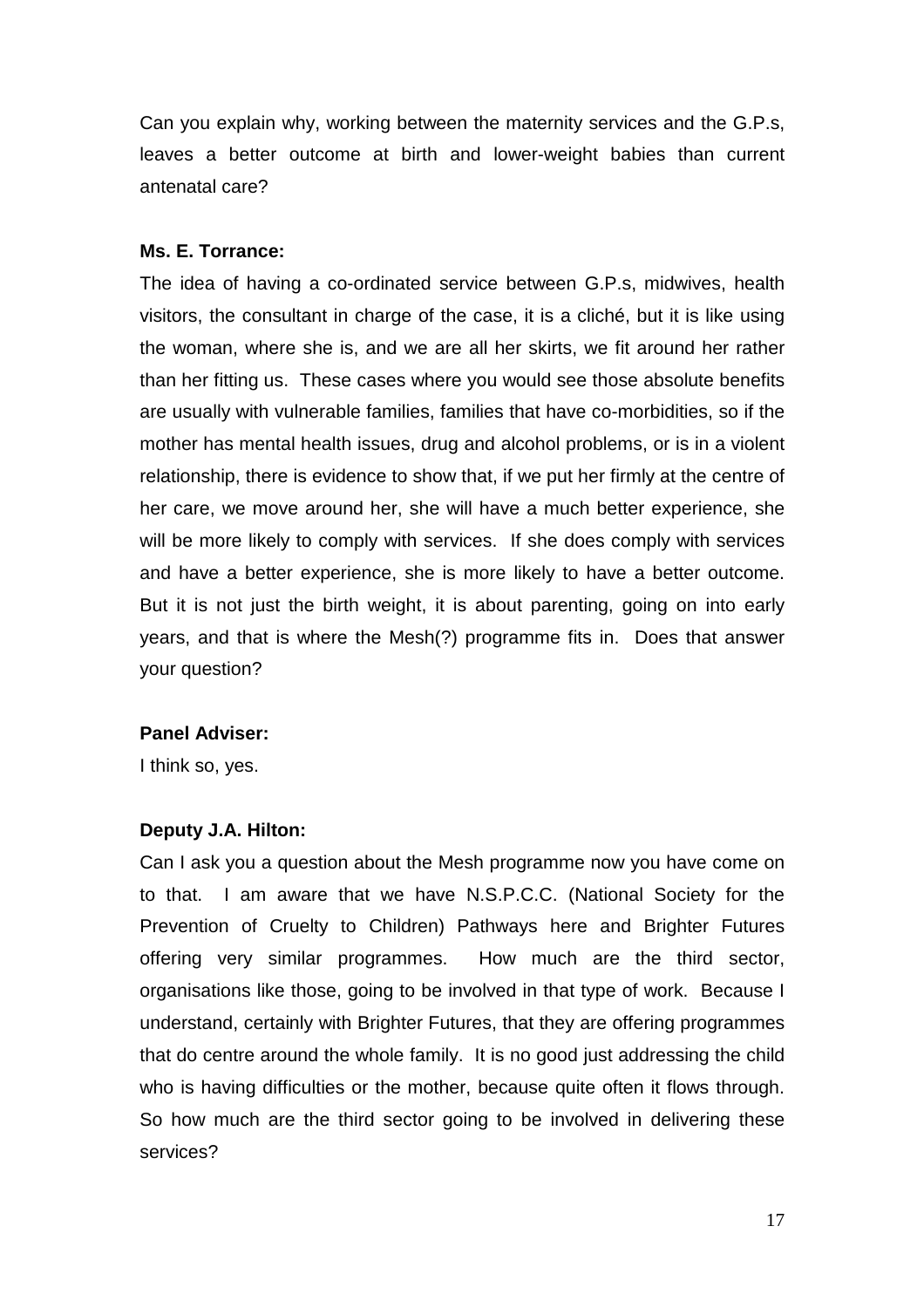#### **Ms. E. Torrance:**

They are vital to be part of that team, absolutely vital. If they want to come, we have to make sure that they are pushing on an open door. The thing with programmes that are currently in place, you have to want to go to them. Mesh is quite a targeted programme. So if you have a certain set of criteria, as I have just described around the vulnerable family, it is not so much as, "Would you like us to do this for you", it is, "We know this is the best way to deliver your care so that is how we will deliver it".

## [12:30]

Some of the stuff that is already going on at the moment is opt-in, whereas we would have to opt the third sector in to be part of that programme; that skirt that goes around the woman and her family.

## **Deputy J.A. Hilton:**

So, for instance, if you have a family who have a woman who is about to give birth, who is obviously vulnerable, and does so, are you saying that you are going to be creating a new service?

## **Ms. E. Torrance:**

It is co-ordination really; it is more about co-ordination, us all working together, avoiding duplication, and it is about avoiding duplication for us, but also for the person that is receiving those services, and giving it to them at the right time that they need that. It is not just about when they are having the baby, ideally, as these services develop and we go into different phases with our new way or working, we would ideally like to be starting this as soon as the woman even thinks about becoming pregnant. So, if there is somebody in Marie's service who has disclosed to her team that she wants to start a family, we will start having a conversation and we will get to know that woman and enable her to get pregnant healthily.

# **Deputy J.A. Hilton:**

Yes, thank you for that.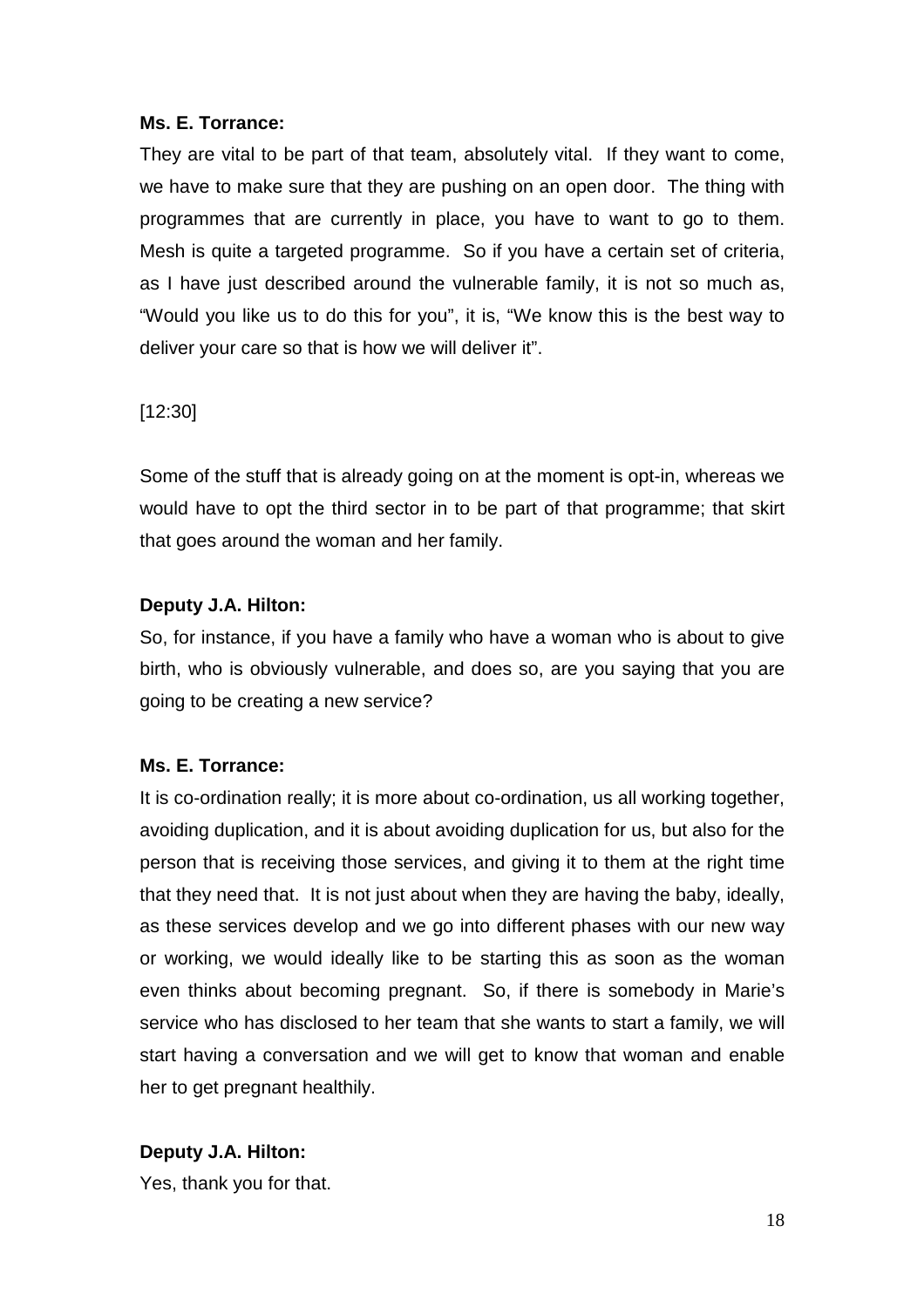# **Panel Adviser:**

We have just been to Guernsey and had an interesting day there and we talked about their I.A.P.T. service. Their I.A.P.T. service is headed up by a consultant psychiatrist. There is no mention of a consultant psychiatrist involved in the projected I.A.P.T. service in the White Paper.

## **Ms. M. Leeming:**

I.A.P.T. services can be run by any professional, generally it is psychologists. It was driven by, developed by, psychology services, because it is early interventions. But in all sorts of places you will find the team lead could be from any background, it just depends on the model that has developed. I mean, I.A.P.T. to work well would mean that we would all have to work together, so it will be a partnership anyway.

## **Panel Adviser:**

We just have concerns, and I am sure you will know far better than I do, about the rapidity with which, what appears to be a very mild depressive illness, can develop to suicidal thoughts and then to suicide. How on the toes are I.A.P.T. going to be to make sure that sort of tragedy is not a possibility.

## **Ms. M. Leeming:**

It will be about partnership working, so, for anyone who poses a risk, they will go into secondary mental health services. So, if you are working with somebody who starts off and as they are being seen sessionally, more complex issues develop, risks seem to get higher, then they will be able to be responded to through our liaison service rapidly.

# **Panel Adviser:**

Is there going to be one psychiatrist who you will sort of refer them to?

## **Ms. M. Leeming:**

We only have one door into psychiatry, so we have one access route into psychiatry. Although it is adult psychiatry it is made up of, there are currently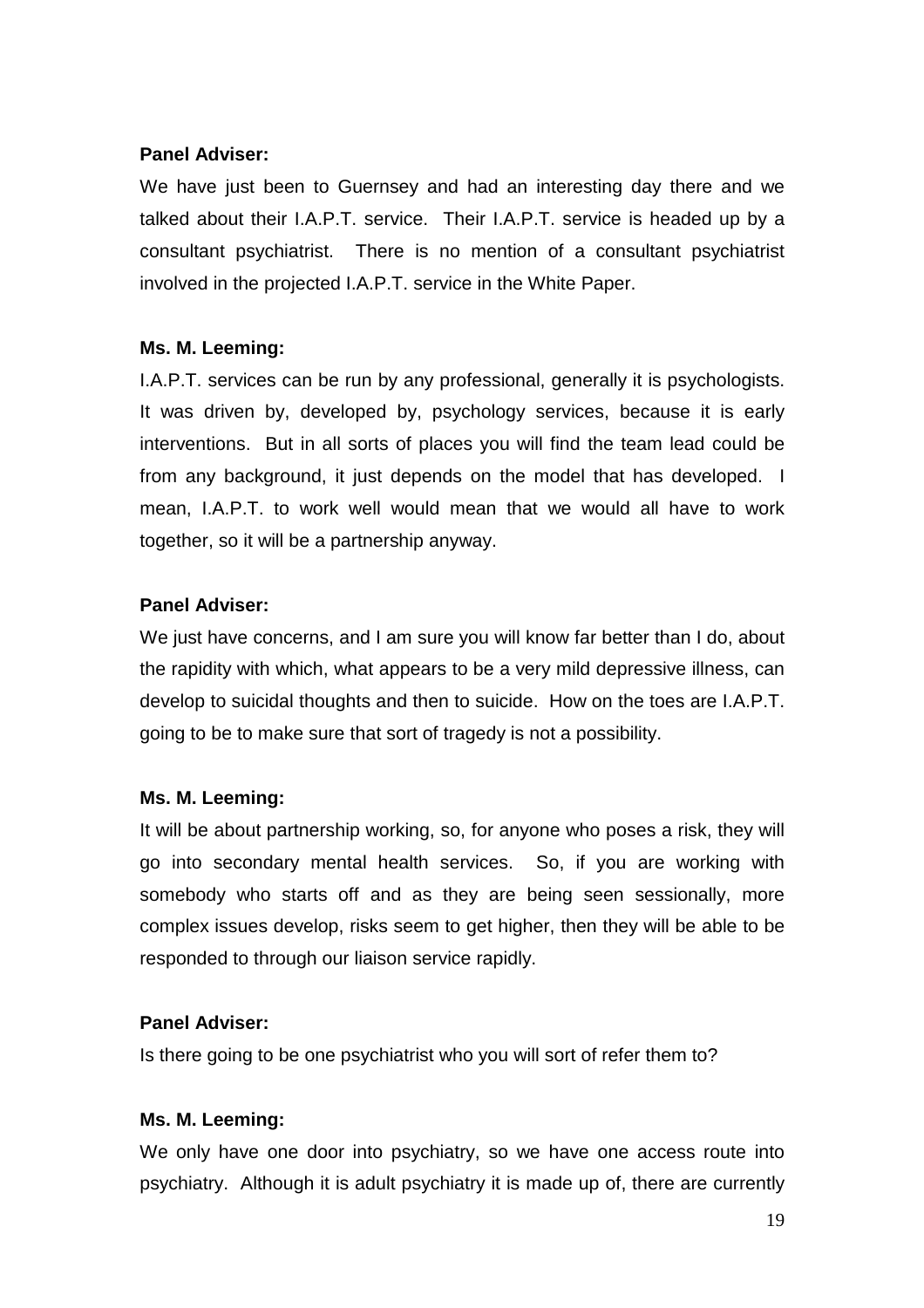3 consultant psychiatrists, 5 staff grade doctors, and then nurse therapists and others. The access route into psychiatry is through our acute service, so all referrals come through the acute service. Additionally, we have what we call our liaison service, which is our rapid response and crisis intervention service. Just for numbers, so far this year the liaison service has seen in excess of 300 people between January and June who presented in crisis, and the response time is a 30-minute response time, so within 30 minutes of that person being referred, normally through G.P.s, but it could be through other agencies, A. and E. (accident and emergency), inpatient services at the General, are seen within 30 minutes. So that is part of the service.

#### **The Deputy of St. Ouen:**

But if we are offering and providing this sort of co-ordinated service and we are working in partnership with organisations now, what real benefits do we get from the business plan then?

#### **Ms. M. Leeming:**

I.A.P.T. is early interventions for psychological distress, and the whole process of I.A.P.T. is to get people who might have gone off sick through stress, minor depressions, reactive depressions. Currently, for example, in these economic times, people are stressed, they are more stressed than they previously were. People find themselves in different situations and early intervention to psychological treatments has proven everywhere to increase the likelihood that you will increase wellbeing and you will reduce clinicity(?). So the stages of your illness do not develop into that more chronic type of illness, you get back to work sooner, so from a well-being perspective your resilience is increased in terms of being able to deal with the situations you are in. It has proven to be very, very effective. It is preventative; we do not want to wait until people get into crisis, so it is that preventative element, where people are going to their G.P.s and they are being signed off for one week, 2 weeks, suddenly it develops into 12 weeks or 14 weeks, and what we all know is, the longer you are out of work, the harder it is to go back and get back into it. So, if you have these brief interventions, so low-level for low-level stressors and concerns, and higher-level impact for more complicated care.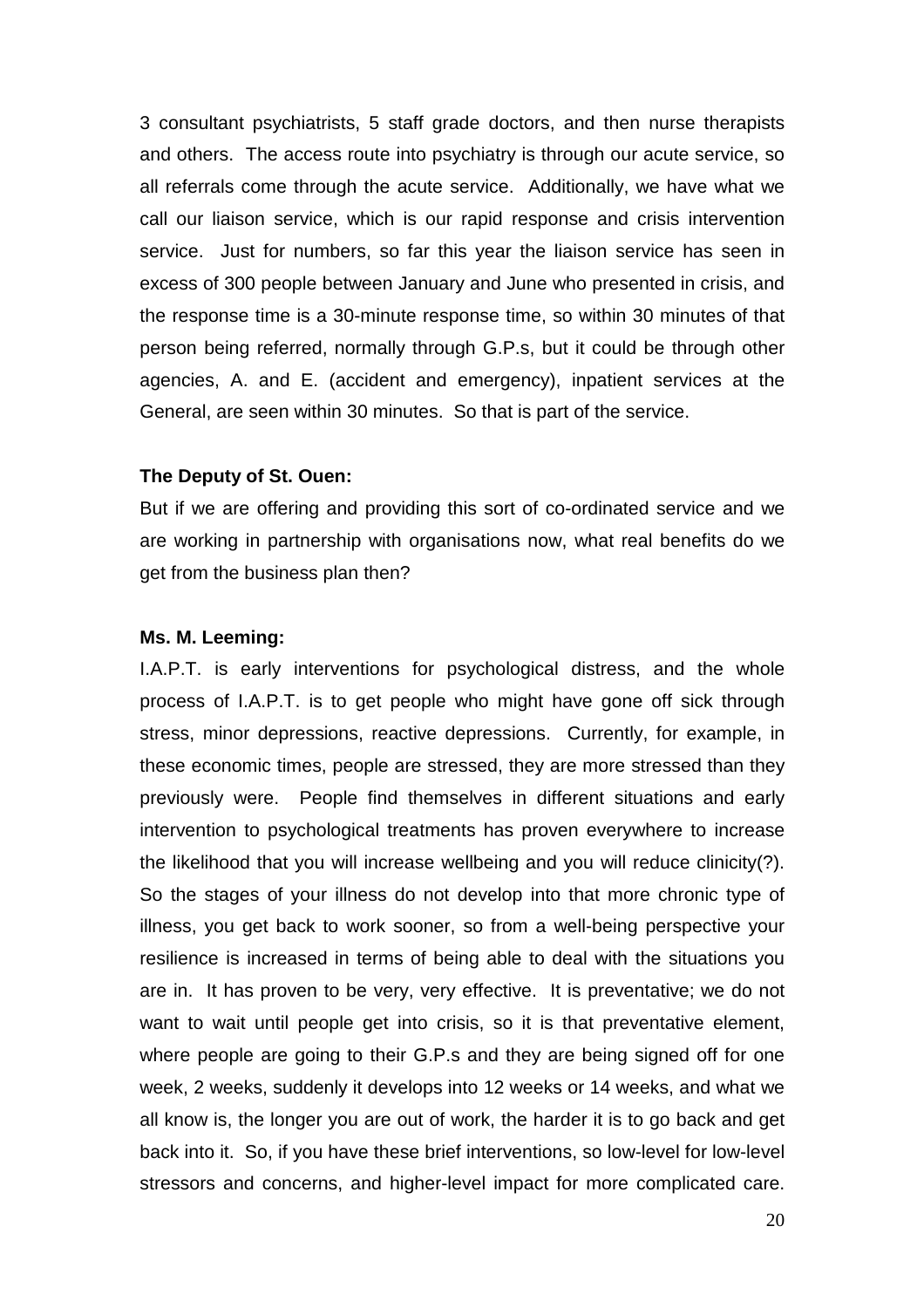But, within that process, there is a third pathway, and if your risks increase you would be referred to secondary mental health.

## **The Deputy of St. Ouen:**

I think no one would argue with you that early intervention is the best way forward. I suppose my question to you is that, I mean obviously you are clearly aware of the benefit, why are we not doing it? What has been the barrier?

## **Ms. M. Leeming:**

The resources.

# **The Deputy of St. Ouen:**

What has stopped us from working in partnership?

## **Ms. M. Leeming:**

No, we are working in partnership.

# **The Deputy of St. Ouen:**

Sorry, and dealing with then people who we know exist.

## **Ms. M. Leeming:**

We are working in partnership, but it is the resources, there is a wait time for psychology at the moment, so you could wait for up to 6 weeks for a screening and then there is potentially a 12-week wait or longer. So it is about that. It is capacity and it is resources.

# **The Deputy of St. Ouen:**

So it is funding. We know what needs to be done, it is just that we do not have the money to do it.

## **Deputy J.A. Hilton:**

It is a long time, 18 weeks, for somebody to wait who is ...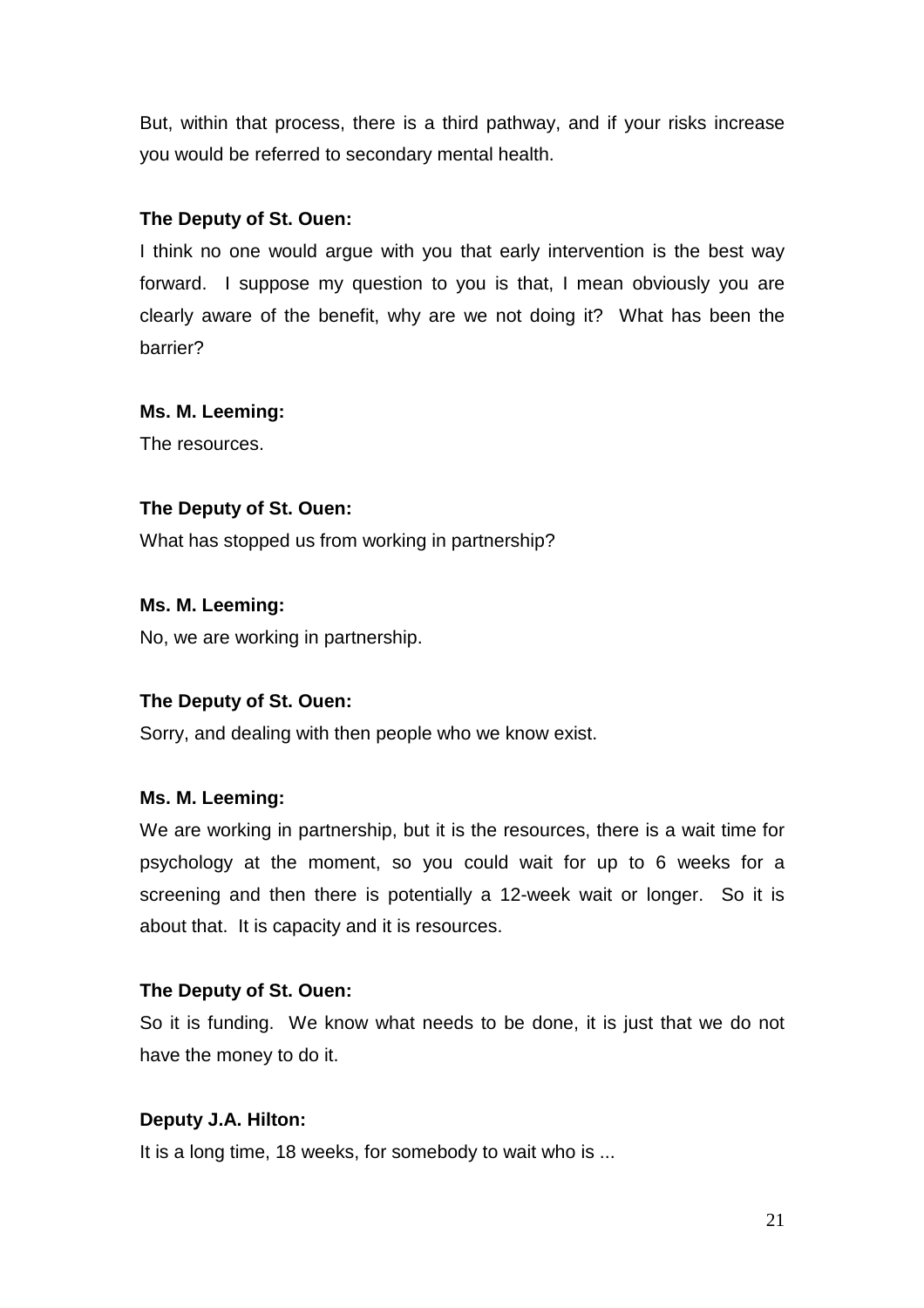**Ms. M. Leeming:**

Yes, it is.

## **Deputy J.A. Hilton:**

So you are confident that the adoption of the Health White Paper and the necessary resources, that situation will be solved?

## **Ms. M. Leeming:**

Yes, I would say it would go certainly a long way. If we can fulfil what is in the White Paper, then yes.

## **Deputy J.A. Hilton:**

We have touched briefly on what we have just been talking about now, in Mesh, are there any other services that you feel would need to change as far as primary care goes to improve outcomes for people in Jersey?

## **Ms. R. Naylor:**

Other than what is in the White Paper, or those included in the White Paper?

## **Deputy J.A. Hilton:**

The ones in the White Paper, yes.

## **Ms. R. Naylor:**

I think it is fair to say that all of them will improve outcomes for people in Jersey in relation to offering them choice, a better quality of service. So, for example, if you take end-of-life care, while we know people work very hard to support people at the end of their life, dying in a busy hospital ward when there are not enough side rooms and the environment is not necessarily appropriate, is not the best place to care for people and their families at that time. So the End of Life Pathway gives people from any age, it is not just for older people, it is for all age groups, an opportunity to express their preference in relation to end-of-life care. So, in terms of preparing families, supporting families and individuals through that process, the End of Life Pathway really talks about getting upstream of that, using the gold standards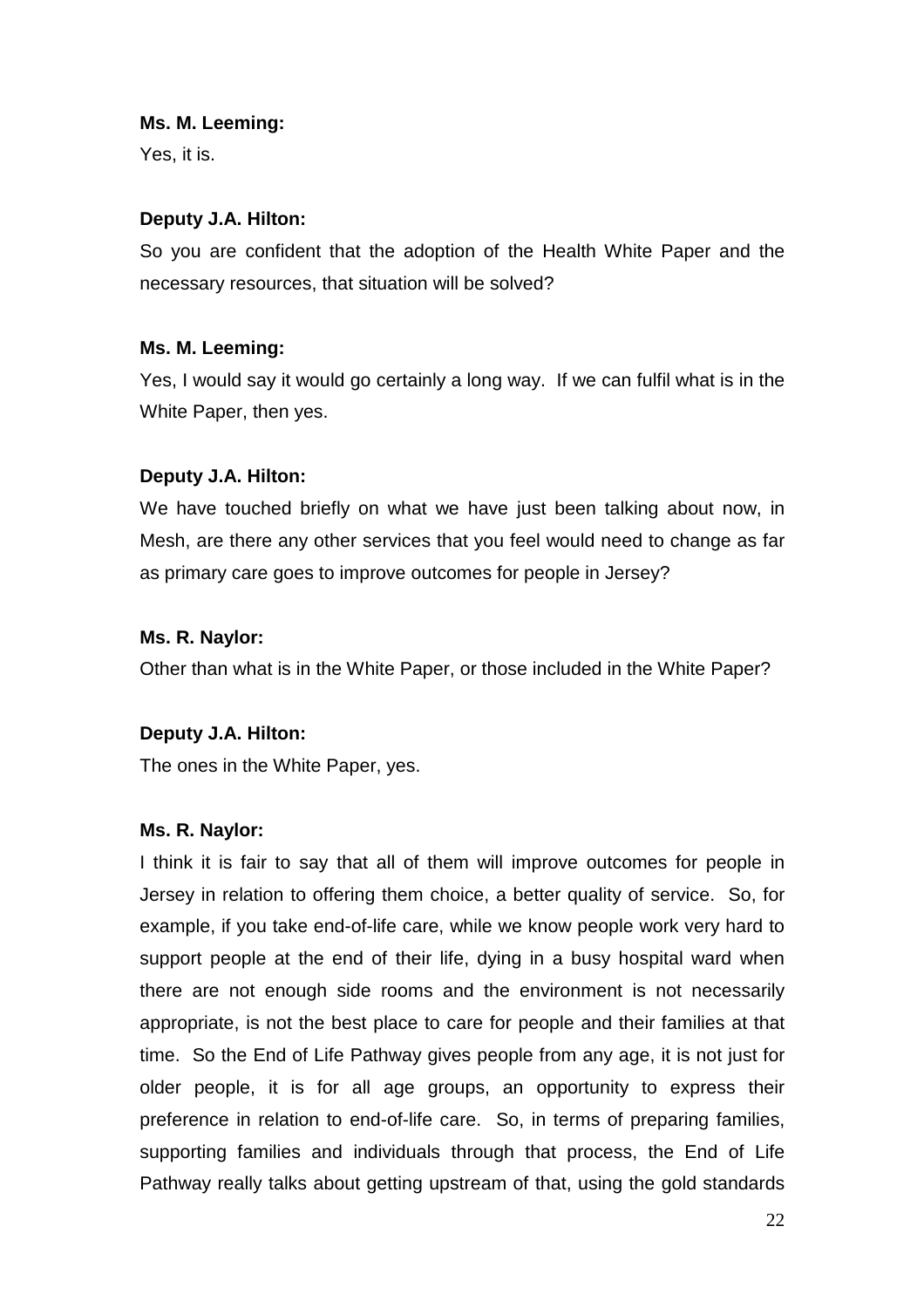framework, which is recognised in the U.K., training all clinical staff to use the triggers, so they recognise when somebody is perhaps approaching the last 12 months of their life, so that people can be better supported and we have a position where people have a good death and the family are left with a legacy of a good death as well. That legacy is carried through people's lives in relation to how their loved one dies. So that is just one example, because that is close to my heart obviously, but I think all of the outline business cases will improve outcomes for people, because they will give people choice, they will provide care in the most appropriate place.

#### **Deputy J.A. Hilton:**

Can I just ask you a question with regard to that, I think we are talking about adults when we are talking about end-of-life care. When we completed our first review into respite services for children and young people, it became apparent to us that there is no hospice facility for children, and I cannot recall any mention of how children are going to be helped and the families of children facing end of life.

#### **Ms. R. Naylor:**

What we have put in the first sort of phase of the outline business case, which is the first 3 years, because obviously they are all in 3-year tranches to fit with the medium term financial planning process, in the first 3 years we have put additional resource for a paediatric palliative and supportive care nurse that will be working across services, so our vision for services around end of life is not that, if you go into hospital you get a different nurse that is in that specialty, and you go into the community and get a different nurse; our vision is that the nurses work without walls, so to speak, so they follow families. So this nurse will be the sort of beginning of our support for children with lifelimiting conditions. In addition to that, in our next 3 years in our transition plan going beyond the O.B.C., we have work in there to scope out respite facilities in relation to end-of-life care. Because, like you, we recognise ... I have been to the Isle of Man and their hospice facilities for children are fantastic, and we recognise here, while Hospice have built that fabulous new facility, and we have been working in partnership with Hospice, it is not necessarily built from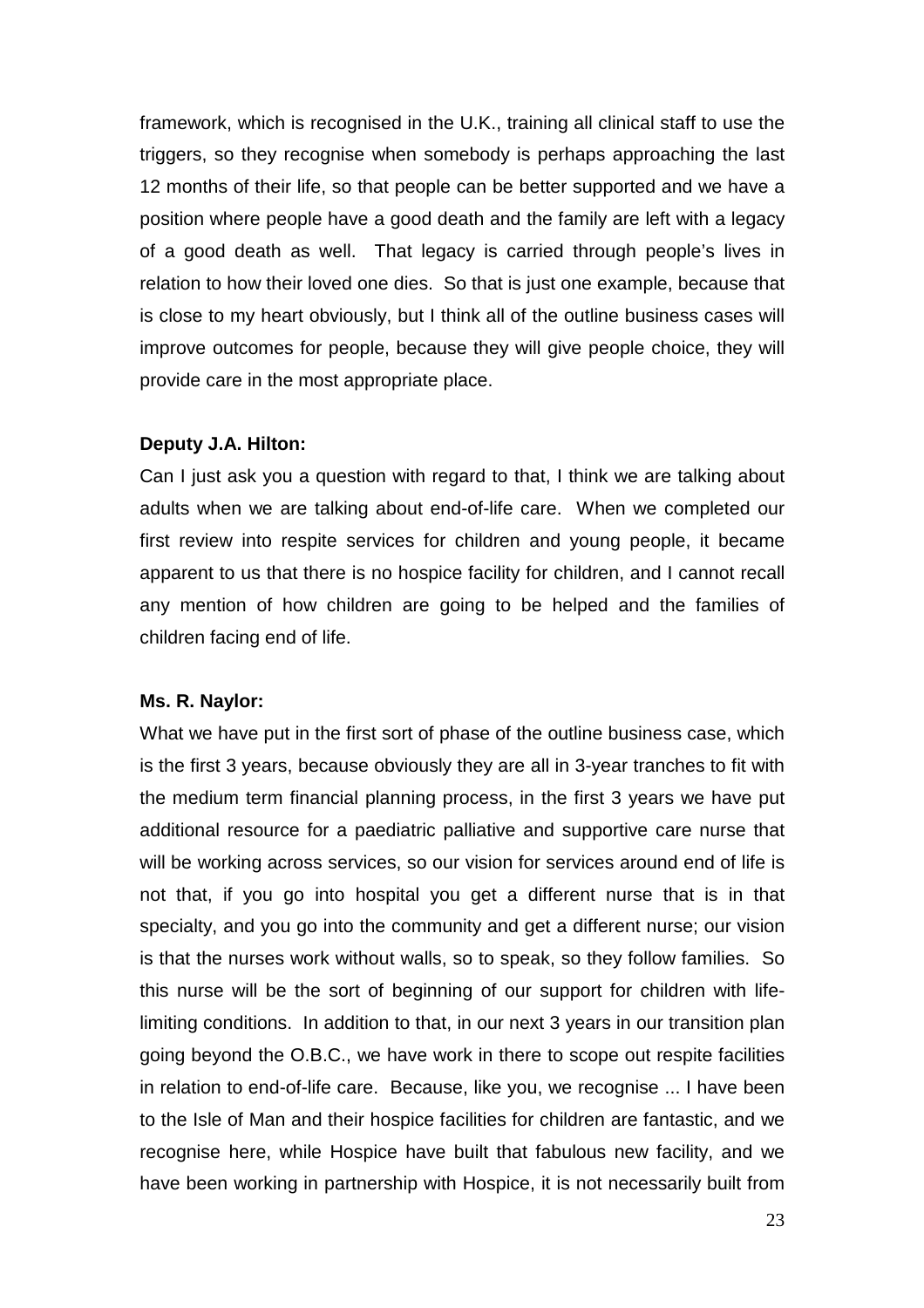a child's perspective either, so that is work that we have recognised needs to be done and we have put some measures in place upstream of that to start that work.

#### **The Deputy of St. Ouen:**

Just picking up on the outcomes as identified in the White Paper, I would like to try and understand or ask you what changes are needed within the organisation and the role of primary care to ensure the outcomes described are delivered?

#### **Ms. R. Naylor:**

I think some of it relates to the development of the quality improvement framework that they are working towards so that we can link some of our outcome measures that we have identified in the outline business cases to the performance of the G.P.s, so there is a direct link there. That work has been going on for quite some time and is ongoing, so while there may not be everything that is included in the outline business cases included in that at the moment, I understand there is an opportunity to further develop that over time. I think there are further changes required around the technology so that we can share information, and again, just as an example, if you take the End of Life Pathway, sorry to keep labouring the same one, within that we would like to develop a sort of "co-ordinate my care" approach, which is in essence having a register and thereby, when we recognise people are approaching that phase of their life, they are put in this "co-ordinate my care" approach on this register, and that makes sure that all the services, whether it is primary care or whether it is family nursing, hospice, or Health and Social Services, are able to integrate and share information across the services, and that also would extend to the paramedics as well, so if a paramedic was called to a house where there was a patient there who had expressed their preference in relation to their own end of life care, they would have access to that information so they would not go in and necessarily start to perhaps resuscitate somebody who had chosen the way in which they wanted to be managed at the end of their life. So I think there are issues around information technology and how that flows around our system, and also in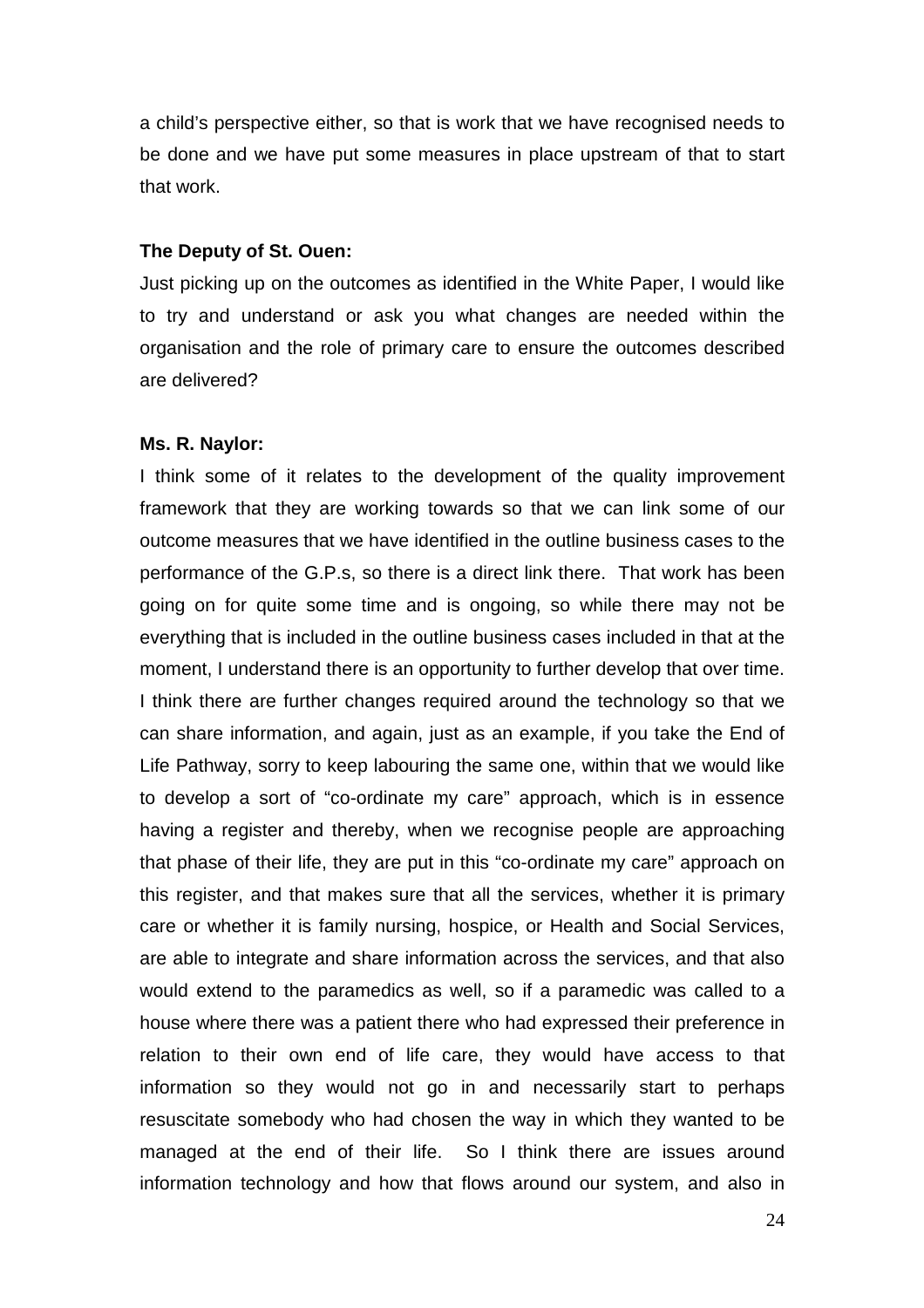relation to, as everybody says, the way the money flows around primary care at the moment, which does put a perverse incentive into the system and makes things quite difficult to change because of the way the business model is currently configured.

#### **The Deputy of St. Ouen:**

What you say is imminently sensible, but I am still struggling to understand why we do not have this information, why have we not been able to have the sharing that you just described, because we are a small Island, we are not a huge country. We are dealing with people that we see almost on a daily basis. What do you think the barriers have been to achieving what I would call basic good practice?

#### **Ms. R. Naylor:**

I do not think it is lack of motivation or will, I think some of it is around legislation, so some of it is around the legal framework in which primary care is currently operating, and I think undoubtedly it is down to resource because the work around the information and the informatics required will take some additional funding, and they have started the sort of first phase of doing this project in relation to that, but there is much more work to do on that to make sure that all of the work that we have set out in the outline business cases can be enabled and supported through that process. So I do not think it is a lack of will or motivation on anybody's part, because I certainly can say, from our interaction with G.P.s, it has been very positive, and we all go into the profession to do what is right for the patients, so we are all on the same page there. But it is the legislation around it and resource.

## **The Deputy of St. Ouen:**

Does anybody else want to add anything? I see these people nodding in agreement.

#### **Ms. M. Leeming:**

I would say, traditionally, obviously, the way primary care worked was that you had whatever the number was, 70 G.P.s, some working in small practices,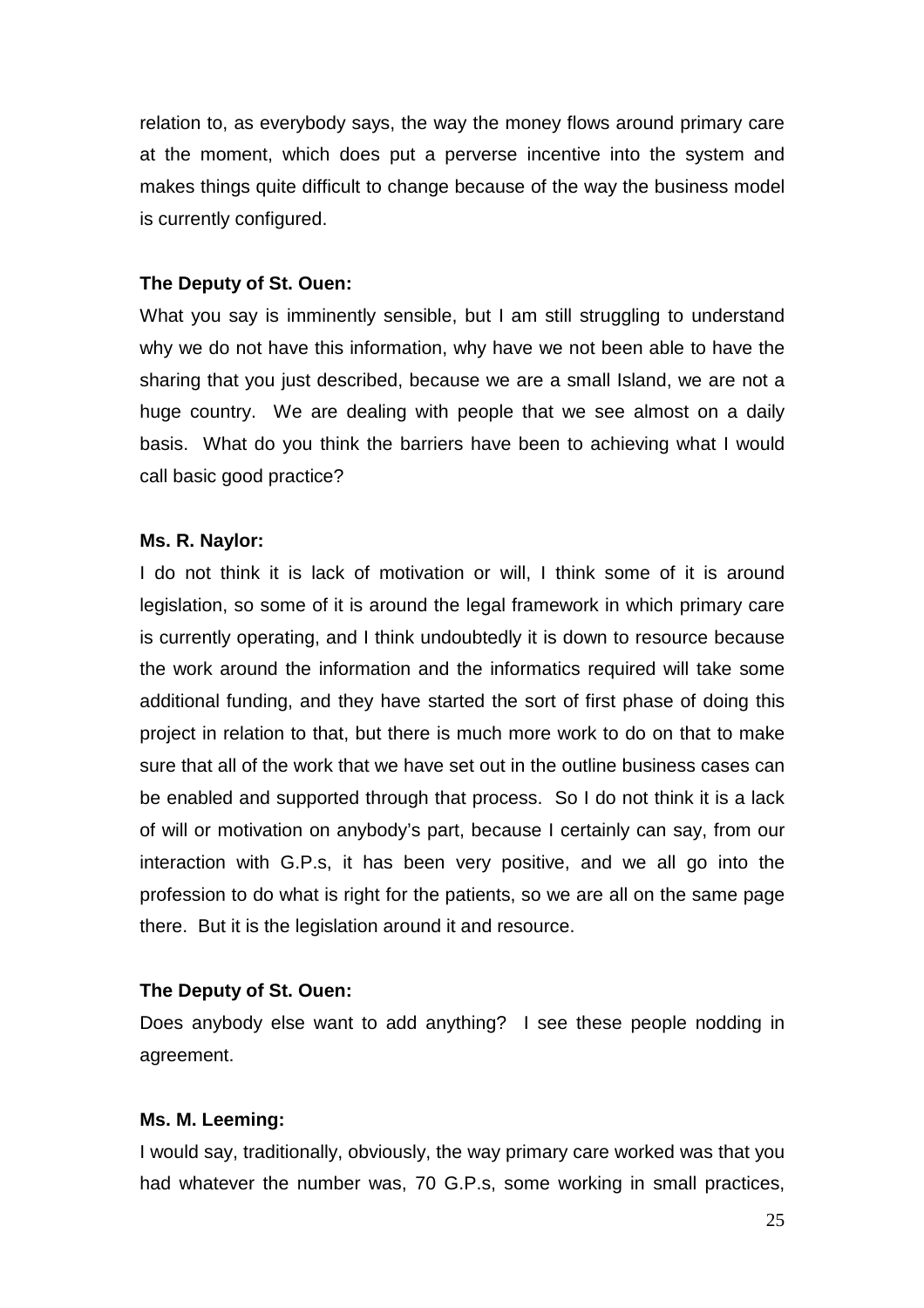some working in bigger practices, running very much as businesses, and independent almost of each other.

## [12:45]

I think now there is a cultural shift. I think part of that is about their own governance and coming into the  $21<sup>st</sup>$  Century I think the primary care practitioners feel this is a really enhancing time for everybody to share care and share that kind of responsibility and in fact collaborate in the best interests of the user. It is exciting and certainly, from mental health's point of view, we run a training programme called Store(?), which is all about supporting people, paramedics, G.P.s, to recognise risk and how to communicate risk. The uptake on that has been really good, they have come in the evenings to the training sessions, because I think everybody is beginning to recognise that we can do the best for service users if we collaborate, work together, learn from each other, work to each other's strengths as well. Because all the multi-professional groups have special skills and strengths and we avoid that duplication that often wears people out, where they have to go and tell their story to several different people. So again that kind of access to information, but feeling like you are doing it in a safe way, because clearly people's confidential information is really important to them, so for all of us to recognise what those limitations are and in what we share and how we share it, and are supported to do that; I think will just free people up.

## **The Deputy of St. Ouen:**

Just moving outside of the G.P. area, to sort of looking at the other providers, how do you see that relationship? What changes do you envisage in that sort of relationship to enable everybody to have the confidence that they will step up to the mark and play their part in helping to provide this wraparound care that we are all looking for.

#### **Ms. H. Blain:**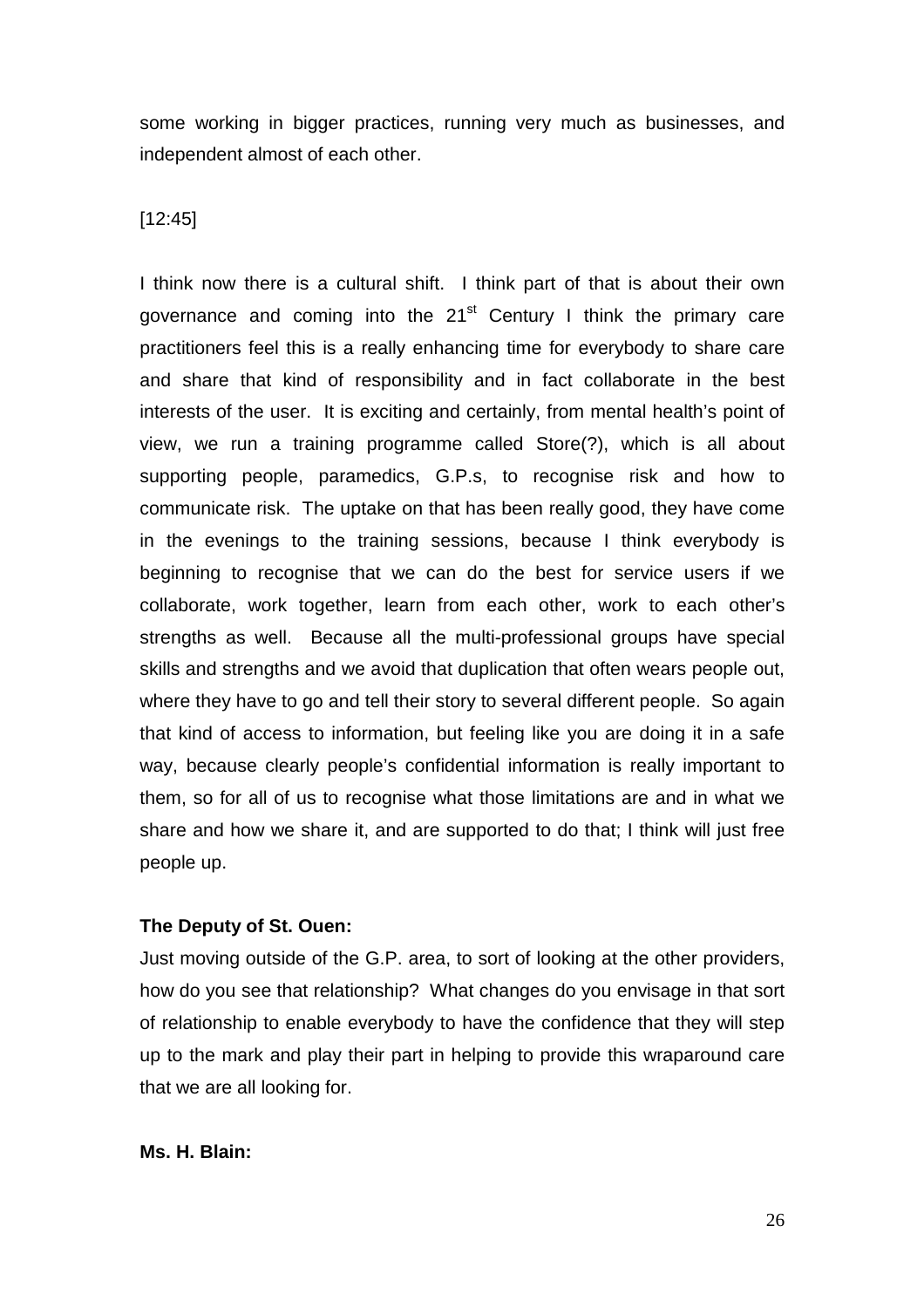I think it is not the will and the competence of the workforce; I think it is the infrastructure and specifically the I.T. (information technology) infrastructure. It is the public sector departments that really plays a key part in this and enabling other public sector departments to maybe agree to have third sector access with very specific permission so that our third-sector partners can access vital information about that patient. I think it is about breaking down the boundaries as well between the third sector ... from our perspective, certainly again with the end of life, my vision is that it is not where the staff particularly work or work out of, or who pays them, whether they are based in a third-sector environment or the hospital or another community-based environment or not, it does not matter where they are based or wherever that funding stream is, as long as the work is done, But we need the infrastructure to support the staff to deliver. The staff will deliver; they need the infrastructure to support them to do that.

#### **Panel Adviser:**

So we ask then, the question is, how far away are we from producing an integrated I.T. records system, which integrates with hospital, general practice ...

#### **Ms. R. Naylor:**

I think we are some way away from that, I think it is fair to say. Our finance director has that, he is the senior responsible officer for the cross-cutting work stream on informatics, and I could not give you a timeframe on that because it is still in development in relation to what the informatics dependence for all of the outline business case is, but ...

#### **Panel Adviser:**

What do you think of the state of the hospital records, are they tidy, up to date, are people getting out discharge summaries and so on? Are they managing that well?

#### **Ms. R. Naylor:**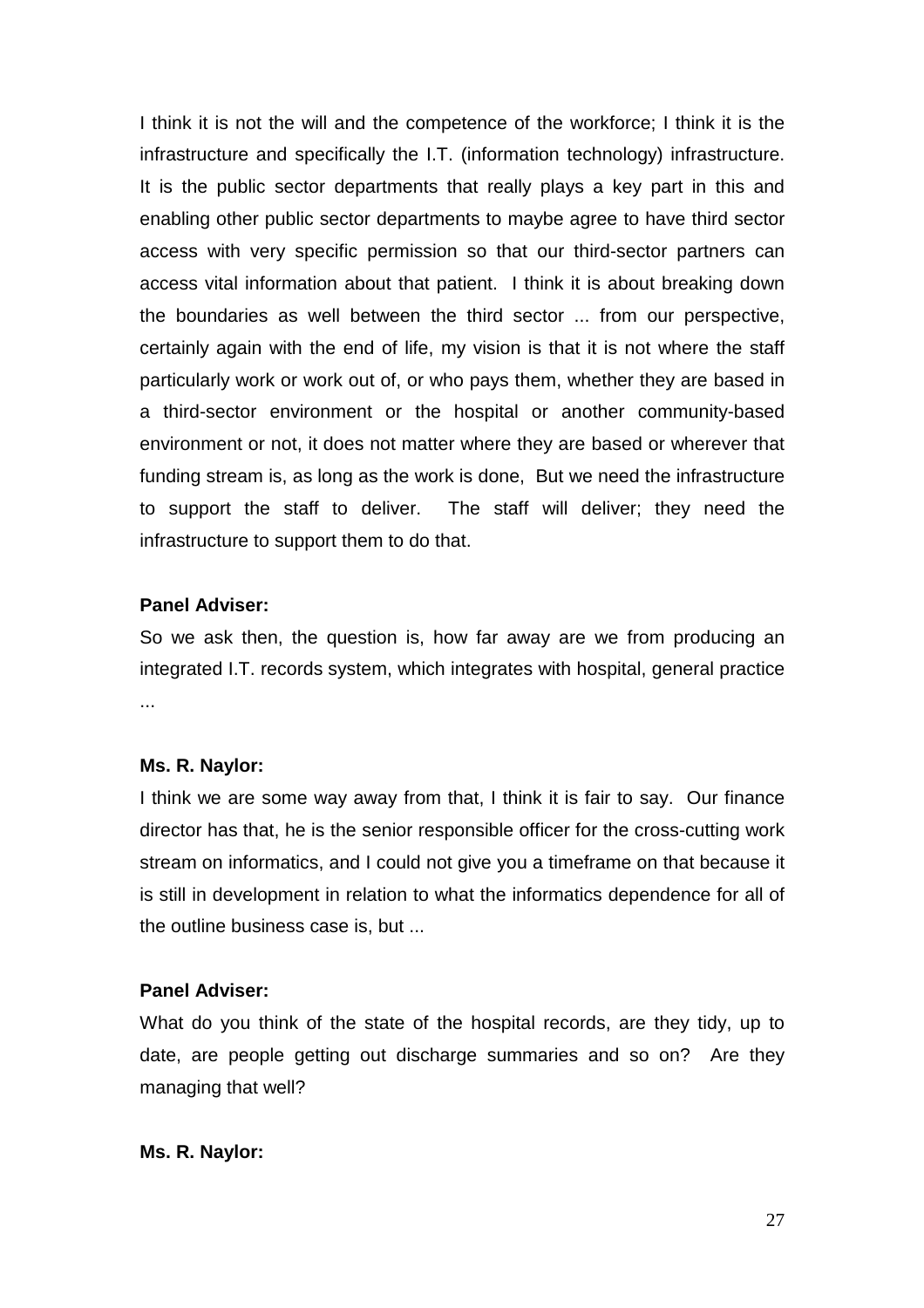It is probably best to ask Elaine from a hospital point of view in relation to Trak and the paper record system.

## **Ms. E. Torrance:**

Yes, we have had the TrakCare system implemented into the hospital and there are 3 areas that we use it as an electronic patient record: maternity; theatres; and our E.D. (emergency department). There are other electronic patient records within the hospital. Marie's service uses one. The diabetic service uses Diamond. We are on a journey with electronic patient records; they have huge advantages, you can read everything that is put in, if it is typed in, but there is little annoying things, the way we have some, what we call "canned text", it is a bold prefix for a vaginal examination, and when you print it out or you put it on a screen, the bold bit goes ... there are silly little things, and we meet with the company director from InterSystems and our I.T. team and we are getting them fixed. So I could not say to you it is absolutely brilliant, but it is getting better, every week it gets better.

## **Deputy J.A. Hilton:**

I am just curious, how are services going to be delivered in the community if the I.T. system just is not ...

## **Ms. E. Torrance:**

We are already doing that in maternity. The girls that are at Cleveland Road, they do not have access, so they are going to the G.P.s' surgery, because what I did not want them doing was writing everything in E.M.I.S. (Egton Medical Information Systems) and then writing it in the hospital record. So they are going into TrakCare remotely from the G.P.s' surgery, so we had that all checked out that it was safe to do that, and they can put all the woman's record in. We have not tried it yet, but we have the ability for them to do that from their home P.C. (personal computer) if they are doing a home birth, they could go and enter the record. We have not moved and confidently done that yet. The next bit we need is it to be able to be blue-toothed into E.M.I.S. or cut and pasted into E.M.I.S., and that is the link that is missing. But if I can go back to talking about how infrastructure ... we put midwives into the Bridge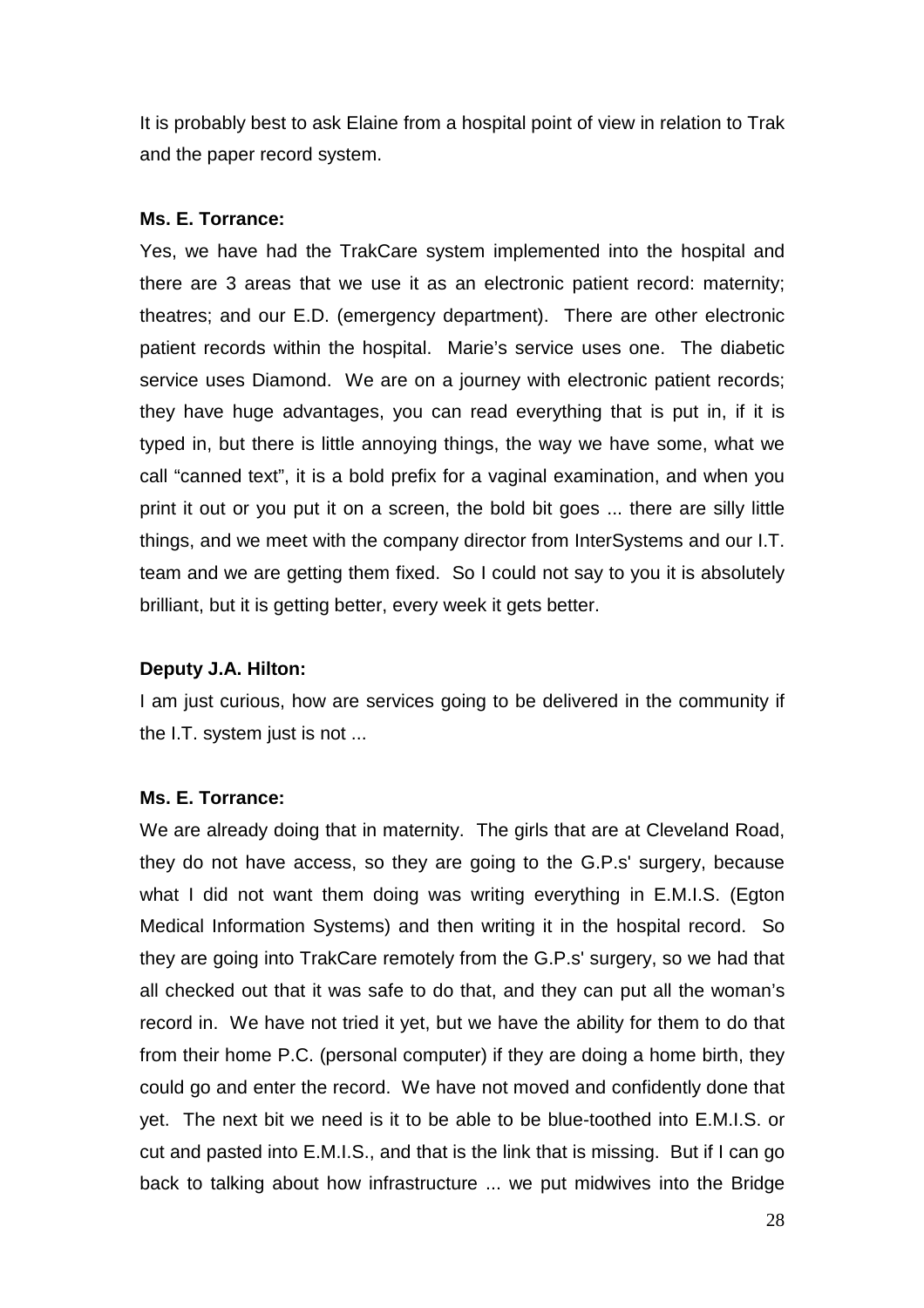years ago and straight away the fact that midwives were sitting in an office next to health, next to housing, next to Jersey Youth Service, and having a pop-up shop(?) for finances, you know, a woman who is vulnerable, who perhaps needs a loan or health visitors, whether you all work from the same record or not, you could see that co-ordinated communication and action was taking place. Some of the testimonies that have come from women who had babies and had their midwifery care at the Bridge, and they might have had toddlers that required extra support from the parenting service, it is just all there. That has happened because of the Bridge and the third-sector services that were in there. So without us all having access to the same record, you could see straight away that the will is there, we have good models.

#### **Ms. J. Mesny:**

So we have good models and we want more of those good models all over the Island.

## **Ms. E. Torrance:**

It is just the little bits that have been taken account of in the White Paper that should just finish that jigsaw off.

#### **Ms. J. Mesny:**

Just, there is lots of will.

#### **Deputy J.A. Hilton:**

Can I just ask you a question with regard to Guernsey and how much communication you have with Guernsey and what potential there could possibly be with sharing services and whether you have looked at that?

#### **Ms. R. Naylor:**

Yes, we have a group from the point of view of CSR work that is a joint working group with Guernsey, I know that is a separate issue, but that is just one example. From a Chief Nurse level, we have regular contact, I have contact with all the chief nurses in all the islands, so Gibraltar, Isle of Man and Guernsey. So we do look at joint schemes where we can.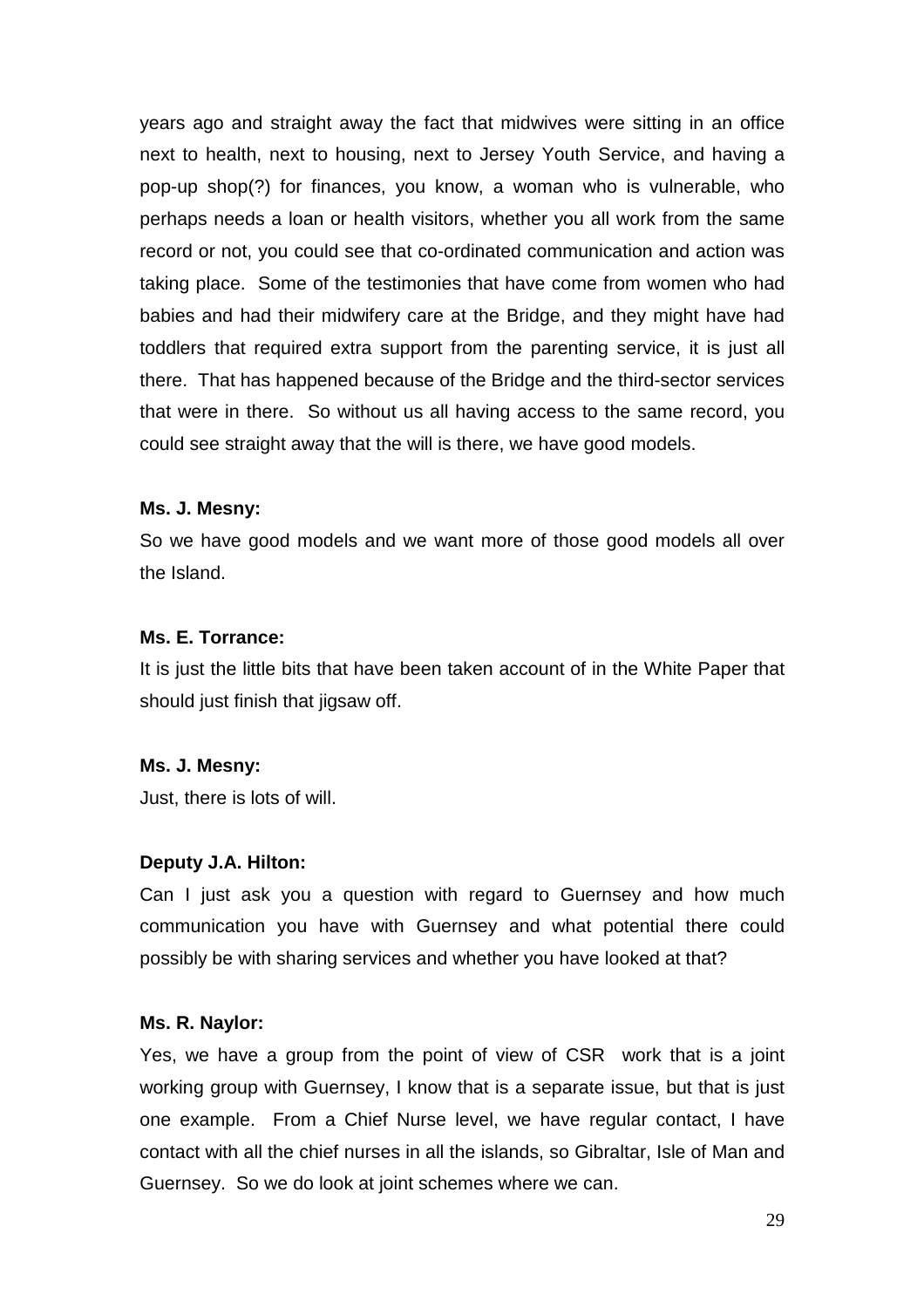#### **Ms. J. Mesny:**

And share good practices as well.

#### **Ms. R. Naylor:**

And share good practice. I know Elaine particularly works with ...

## **Ms. E. Torrance:**

I was in Guernsey last week; I am going again next week, helping them recruit to a senior midwifery position. So we do the recruitment in the morning and then we do business in the afternoon, and we are looking to find neonatal services.

## **Ms. R. Naylor:**

In relation to Marie's service, in terms of joint working, I do not know if you have done any with Guernsey recently?

## **Ms. M. Leeming:**

Not recently, but we will work with each other when we might invite them to come and view our services, or we will go and see their services. They are going through quite a change in terms of how they are delivering mental health services now, so over the next period of time, I did go with Ian Dyer recently to look at their older people services, so we do work together. We also have an Island conference ... what do we call it?

## **Ms. R. Naylor:**

Our small communities conference, because Germany comes now as well.

## **Ms. M. Leeming:**

Yes, so they join us for that.

# **Panel Adviser:**

Just on the point of recruitment, there is going to be a huge number of recruiting jobs to do on so many new staff. Will you be looking for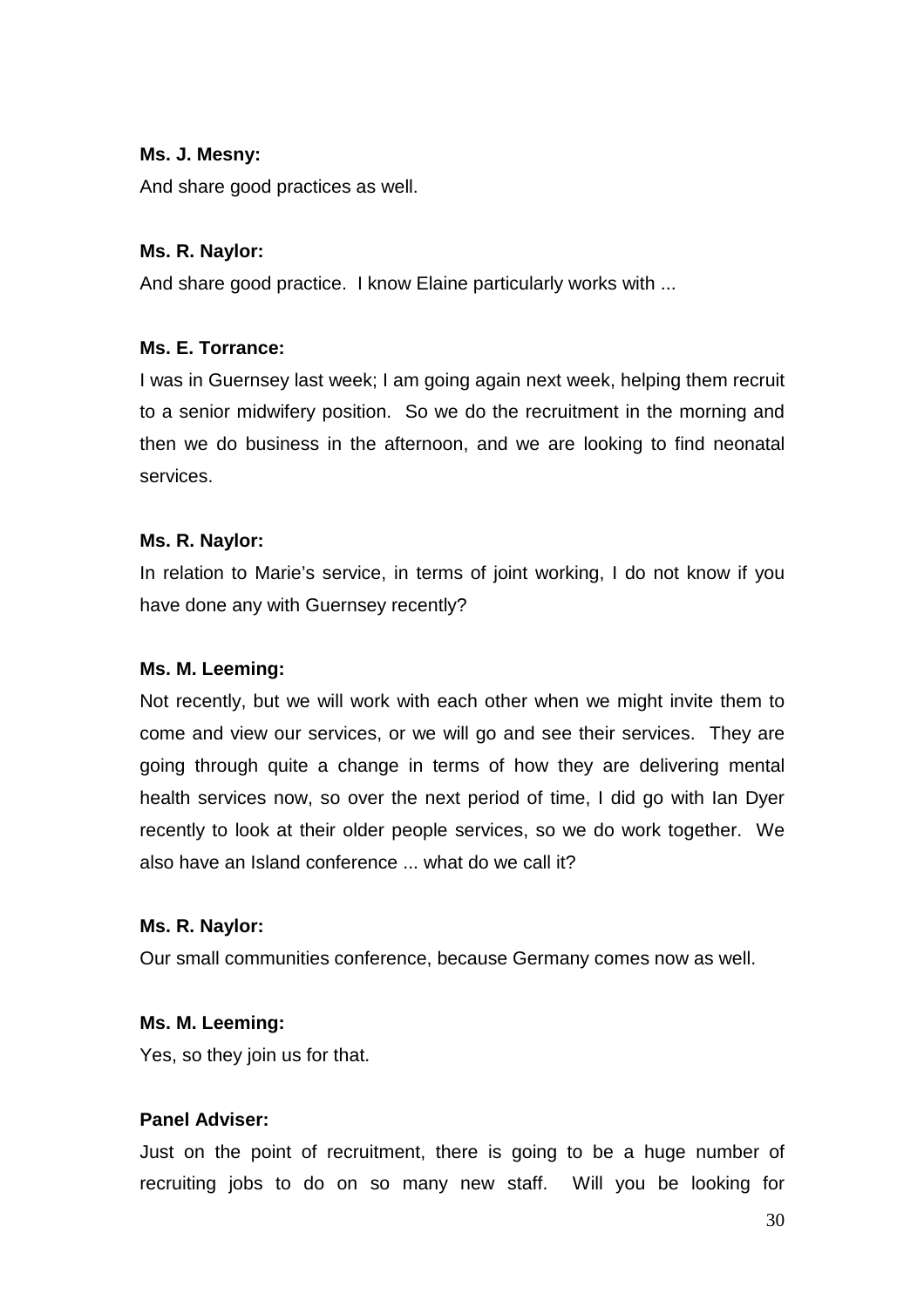independent external assessors, especially for more senior posts, on your appointments? You apparently go to Guernsey to help with recruitment there. It is important, because there is going to be a lot of local applicants, and there is the sort of potential for disappointment and recriminate, "Because I did not get the job and it is cronyism", and this sort of thing. How are you going to make sure that you have truly independent recruitment committees?

## **Ms. R. Naylor:**

I think it is fair to say that we all, on behalf of everybody here, we always would go for the most suitable person for the job. So that is first and foremost.

## **Panel Adviser:**

I have no doubt you do.

## **Ms. R. Naylor:**

It would not be usual for us to bring in an independent source to recruiting for the lower grade of nursing post, I think that is fair to say. In terms of senior posts, I would sit on those panels, I do not regularly recruit jobbing nurses so to speak, so the more senior the post, the more ... like, for example, I would be on the panels for the levels of nurses that you see here and other people would be brought into those panels as well. We would not routinely bring in somebody independent.

## **Ms. E. Torrance:**

I think it is when we do not have the expertise. We are going to be advertising soon for an oncology paediatric post, and we have enlisted the help of a specialist in Southampton to come and be part of that panel.

# **Panel Adviser:**

Is that a clinician post?

# **Ms. E. Torrance:**

She is a senior nurse.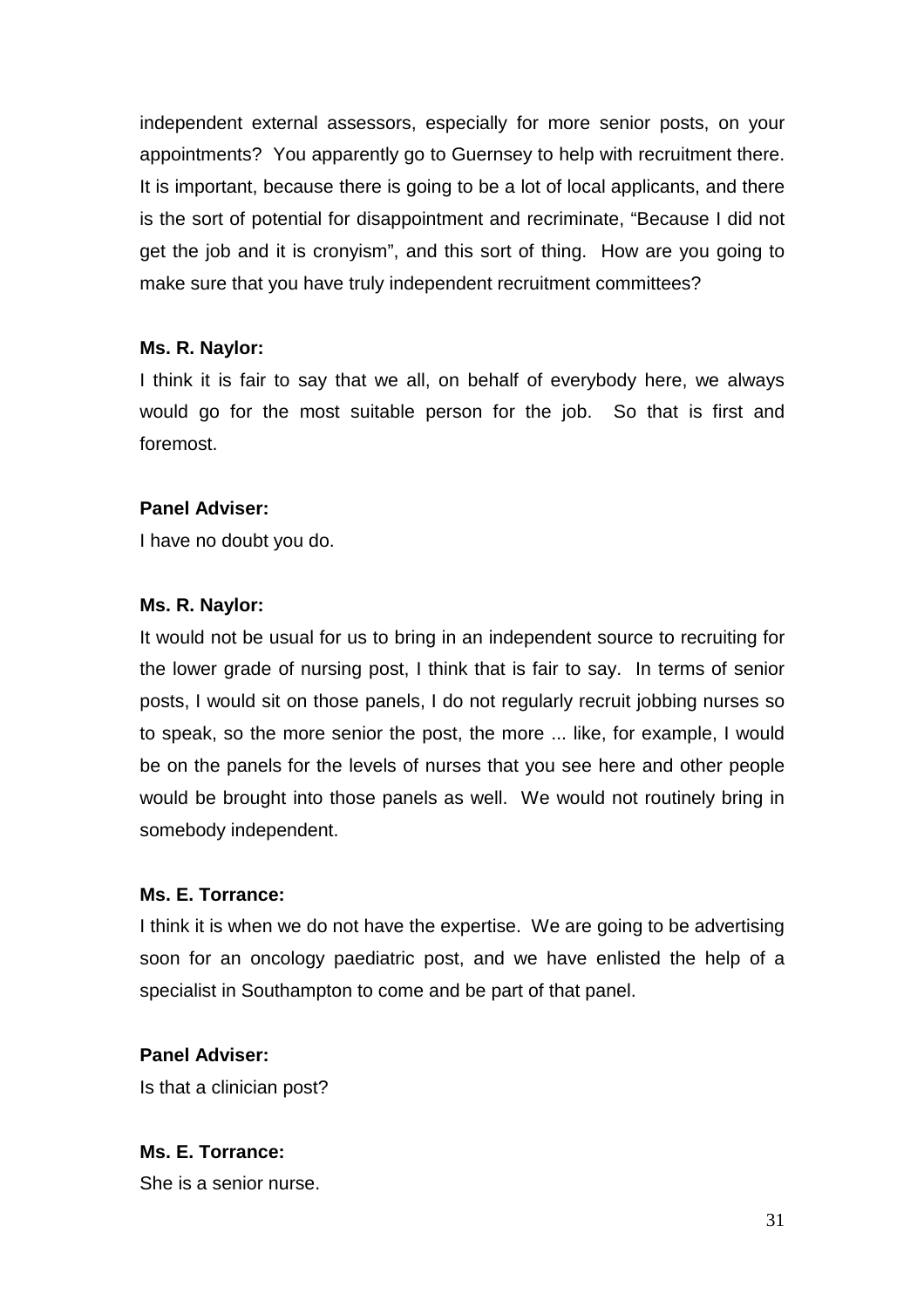## **Panel Adviser:**

Because the clinicians have done it for years and, it did not used to happen, but we get independent assessors from the Royal College in, and so on, so that there is a sort of guaranteed totally independent neutral sort of component in the employment process. It is just that so many posts are going, it might be difficult at times, in a small Island, making your mind up between ...

## **Ms. E. Torrance:**

I think our employment processes are so robust that, if somebody was disgruntled that they did not get the job, we have such a good system in place we can give them really constructive feedback.

## **Ms. J. Mesny:**

Everything is recorded regarding the interview, is it not?

# **Ms. E. Torrance:**

Often we can then help them to amend what was missing, because we do want people to come and work from the local community in those jobs, so we are very proactive at giving people feedback and ...

## **Ms. J. Mesny:**

Before they go for interviews as well, they can go and speak to ...

## **Ms. E. Torrance:**

Yes, they can come and get coaching.

# **The Deputy of St. Ouen:**

Can I ask, do you expect the third sector to take on far more responsibility than they are now as we develop the community services and that care within the community?

## **Ms. R. Naylor:**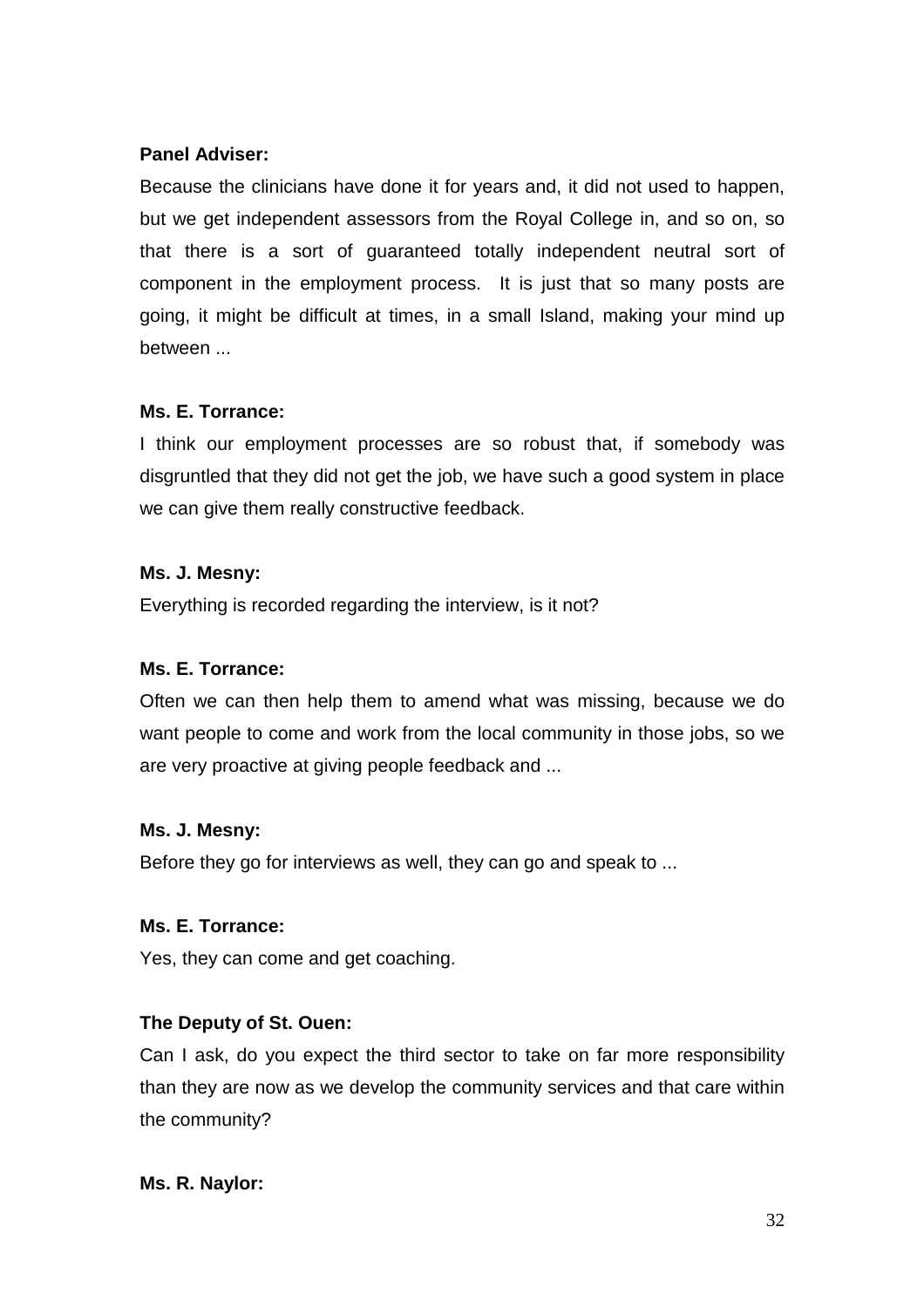We have made it quite clear in the public consultation events and other events that we have held that this is not about Health and Social Services taking over the world; this is about outlining the services that need to change and, again, in relation to the business case I have worked on, I do not think it would be right and appropriate for Health and Social Services to deliver that care. We have very good providers in the Island that would be able to deliver that care better, and who could step up to the plate, given the resource to do it. I think that goes for the other business cases as well. I think that, as long as the third sector does have the resource to follow, they have all been involved in the development of the business cases in the first instance, so it is not that we have developed them and then we have said: "This is what we are going to do to you", so to speak, they have been inherent in the process. So we had Hospice, family nursing, primary care, as well as some members from the chaplaincy, on the development of our business case, when we first drafted it. As we develop the full business case, that will be extended even further in terms of the membership of that group. In addition to that, we have other layers of things that are going on and I am sure mine is not different to other people's. So I have an Island-wide palliative and supportive care steering group that has representatives from all the organisations where we talk about how we move end-of-life services more into the community, closer to home. In addition to that, we have a Partners in Cancer Care Forum, which involves charities. So they have been kept absolutely up to date with what is happening in the development of the outline business cases and have been very supportive in that approach.

#### **The Deputy of St. Ouen:**

So just one final question on this matter: are we saying that, apart from the additional significant extra staff that are required and identified in the White Paper to help deliver the first phase, something like 200-plus I believe, there could equally be a further requirement of manpower from the third sector?

**Ms. R. Naylor:**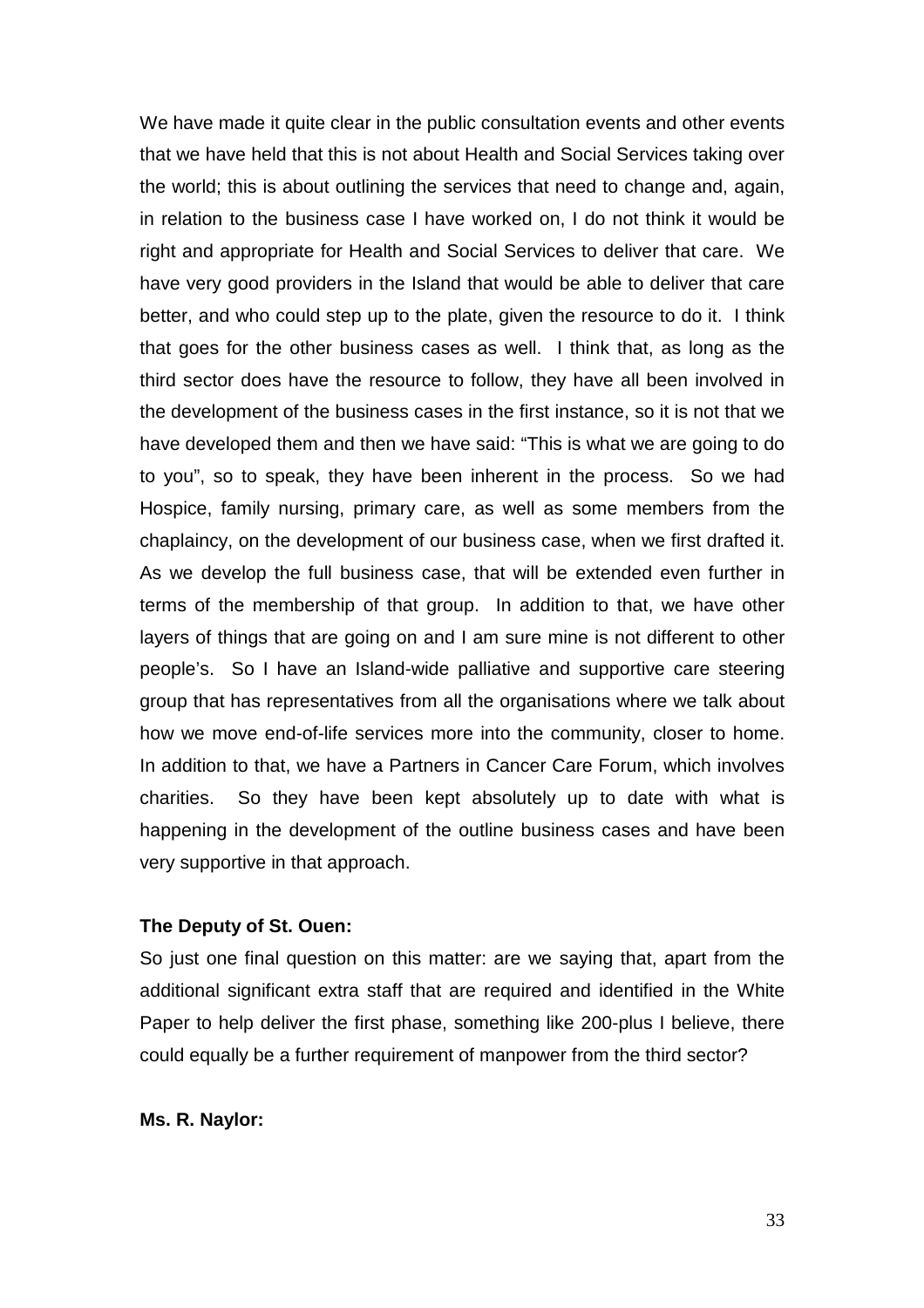No, in relation to the way the business case has been developed, because they have been in the room with us and the conversations with us, the manpower that is in the business cases is the manpower that is needed.

#### **The Deputy of St. Ouen:**

Overall?

## **Ms. R. Naylor:**

Yes, overall. What you do not see in the business cases though, I have to say, is the manpower that will be funded through the long-term care fund. So these are the healthcare assistant workforce that Julie and Honor mentioned before, and this links into the work that we have been doing with Social Security and Highlands, and the schools board, in terms of bringing in more local people into the caring industry.

## [13:00]

So we are working with them to develop a workforce fit for employment anywhere in Jersey in the care industry, because we know that those jobs are going to be there. So when the long-term care fund does come in, and we have these wraparound packages, we need to make sure we have people ready and competent to do the job. They are not in the business cases, so they are additional, you are quite right, they are additional. But they are, in relation to your question about saying: "You have these and then does the third sector need more?" In terms of the specialist level posts, that is all it is that is in the business cases, there is not more on top of that. But there is this non-registered healthcare and supportive workforce that would follow the money.

## **The Deputy of St. Ouen:**

If one was to drill down into, for argument's sake, alcohol, which is one of the areas, I would be able to identify the number of staff that would be anticipated to be recruited by Health and Social Services alongside any staff that may be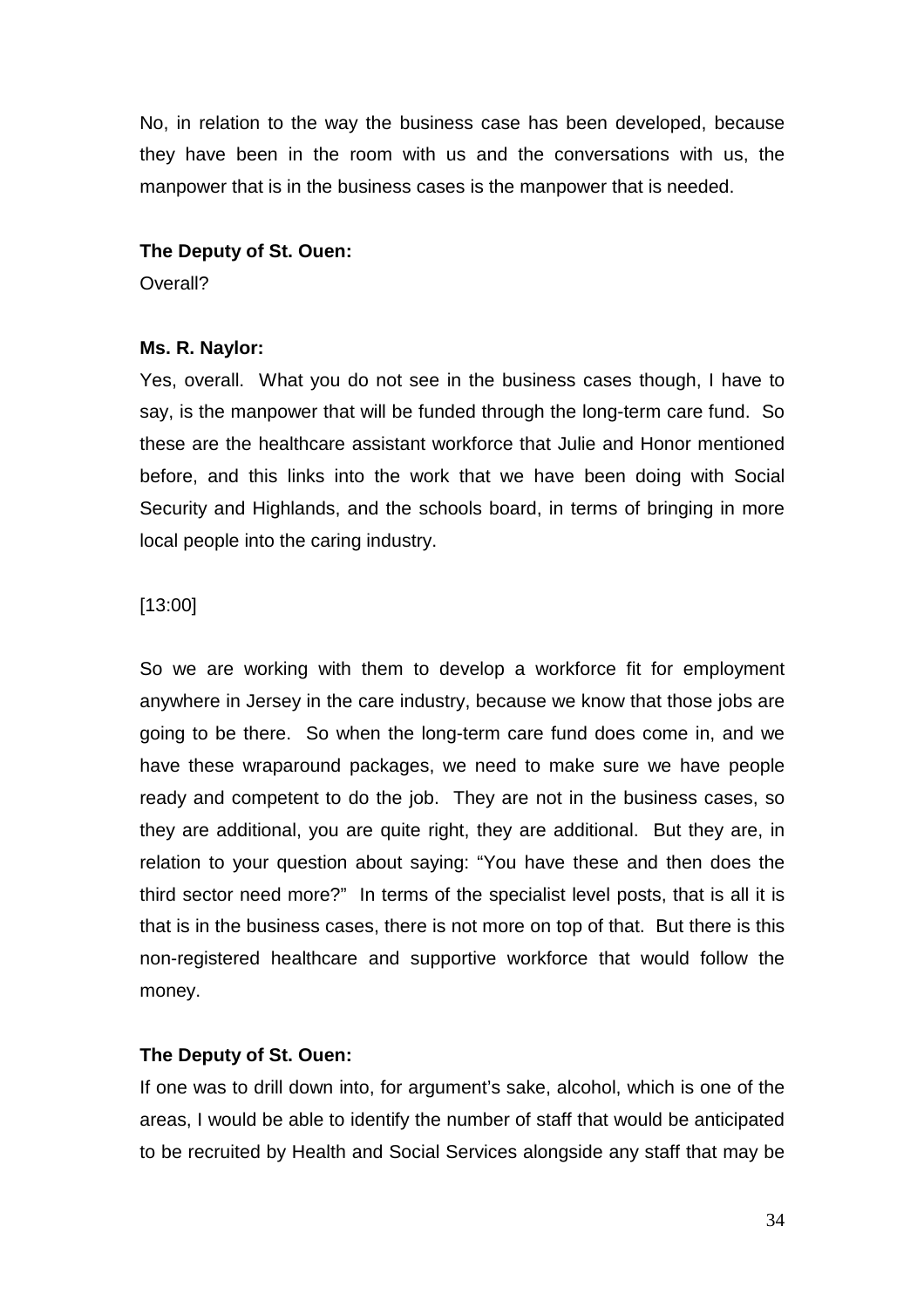required, additional staff or resources, that may be required for a third-sector type of provider?

# **Ms. R. Naylor:**

Yes, with the alcohol one, which is quite different, if you take an example, say intermediate care, which is predominantly a nursing care one, what you would see in the outline business case is the absolute figures in relation to the qualified level of staff. I am not saying that our healthcare assistants are not qualified, but in terms of the different layers of staff within that. What you will not see is, when the long-term care fund comes in and we develop care packages around these individuals if they are eligible for the long-term care fund, they will be predominantly provided by healthcare assistants or support workers. They are not in there in absolute numbers because you might need 4 healthcare assistants to care for you, Deputy Hilton might need 2, so that is the workforce that is not in there at the moment that we will be using the longterm care fund to support that.

# **The Deputy of St. Ouen:**

Are we saying that the funding that has been identified to help deliver the areas; that is accounted for?

## **Ms. R. Naylor:**

Yes.

# **The Deputy of St. Ouen:**

But we are also saying that the long-term care proposals, or funding, when it is introduced, will help and add to the funds that have already been identified to support these services?

**Ms. R. Naylor:** Yes.

**The Deputy of St. Ouen:** All right. Thank you.

35